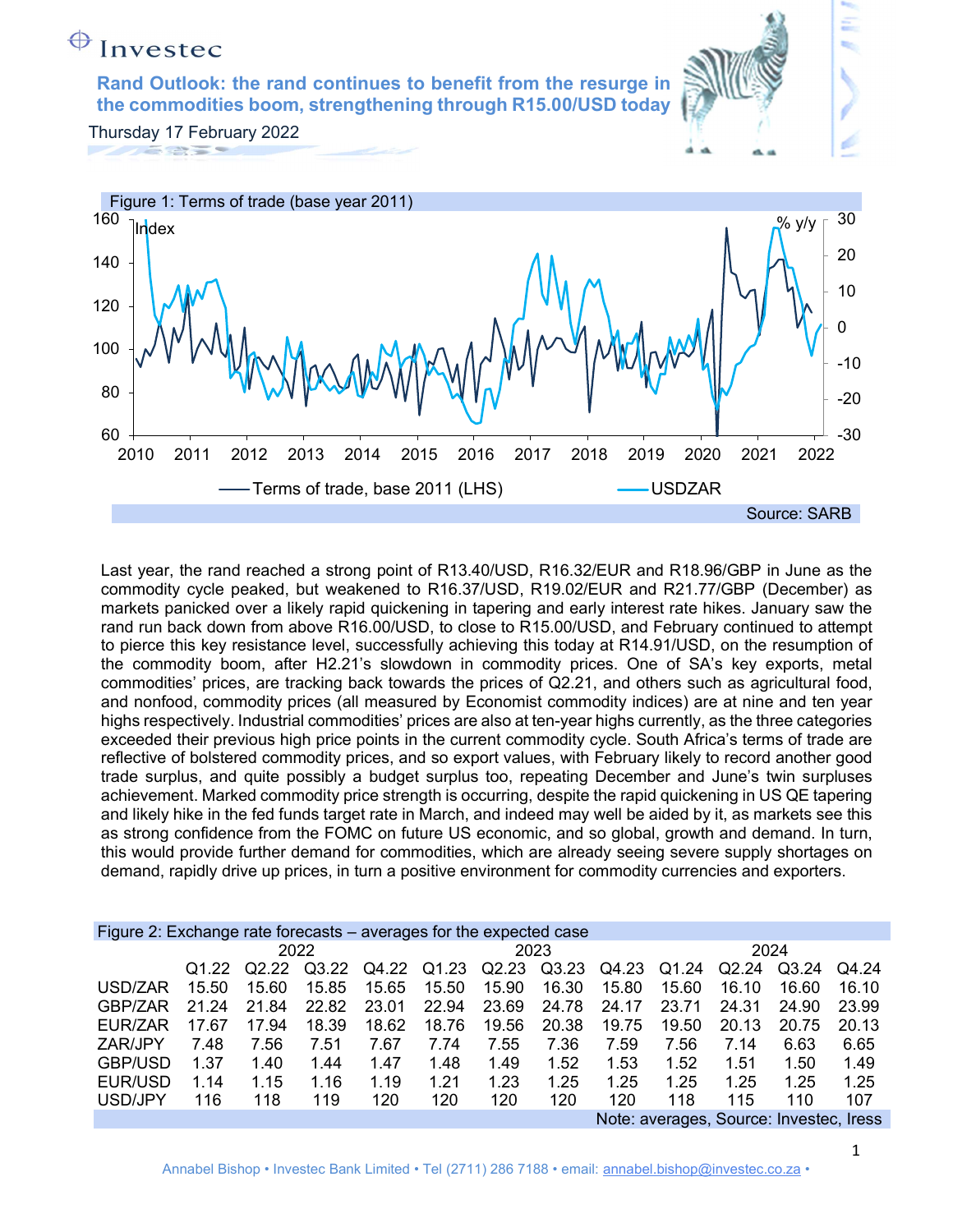Rand Outlook: the rand continues to benefit from the resurge in the commodities boom, strengthening through R15.00/USD today





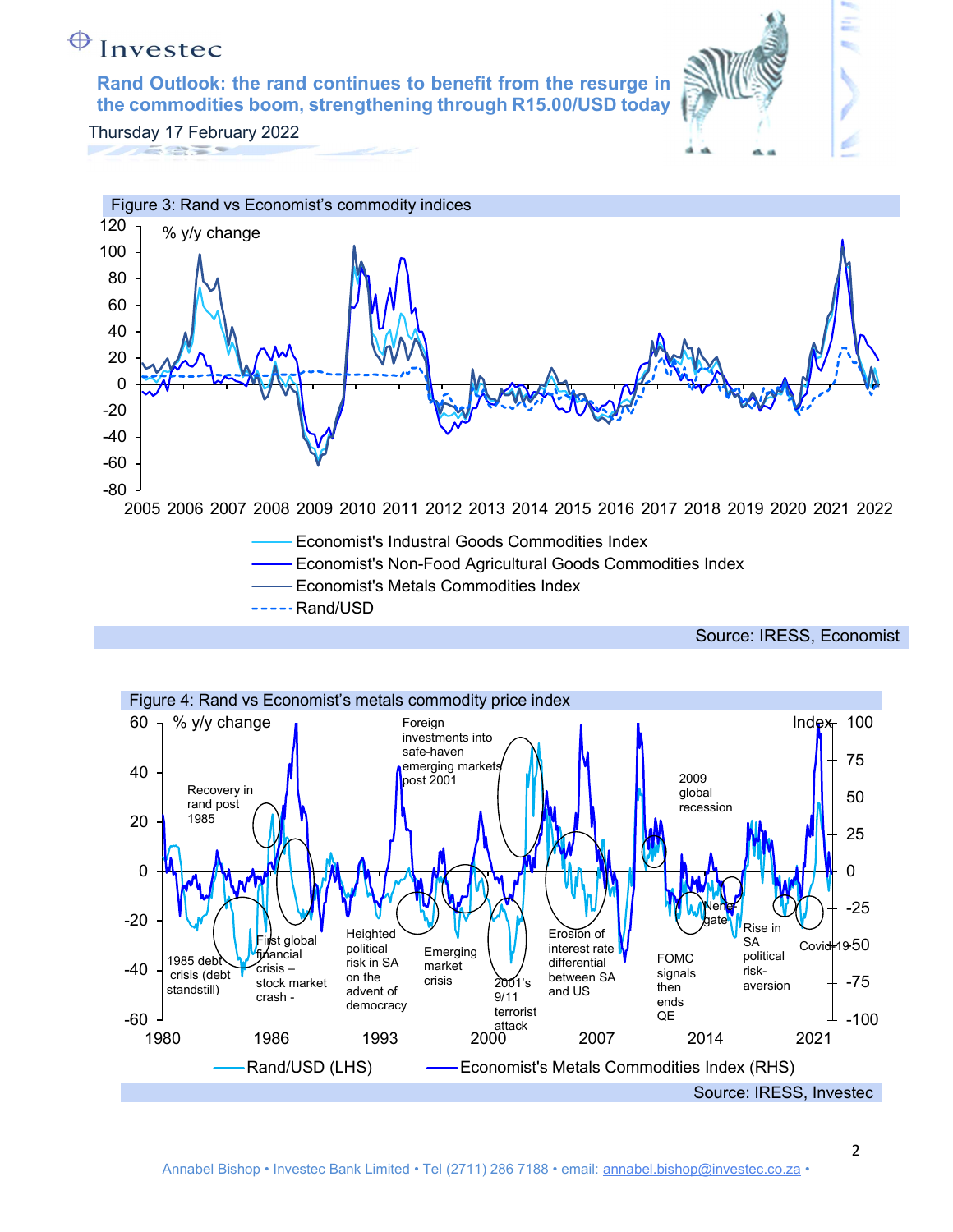Rand Outlook: the rand continues to benefit from the resurge in the commodities boom, strengthening through R15.00/USD today

Thursday 17 February 2022 



The rand currently averages R15.40/USD at just over halfway through Q1.22. In December we forecast that the rand would average R15.25/USD this quarter versus our current R15.50/USD, which may prove the case.

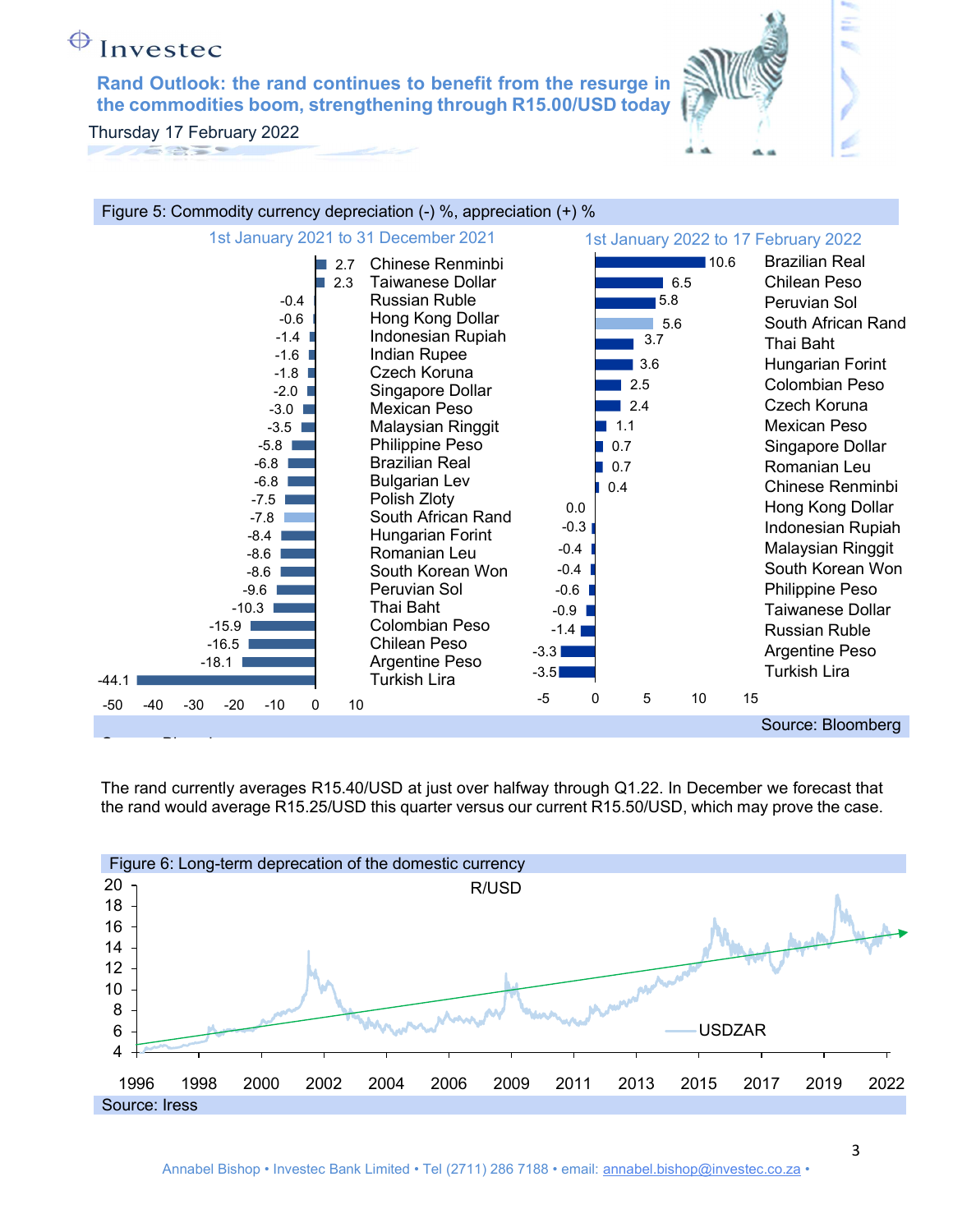

έ

| Figure 7: Economic Scenarios: note tighter rate hike cycle for SA |  |
|-------------------------------------------------------------------|--|

|                     |                                                                                                                                                                                                                                         | Q1.22         | Q2.22         | Q3.22         | Q4.22         | Q1.23         | Q2.23         | Q3.23         | Q4.23                                           |
|---------------------|-----------------------------------------------------------------------------------------------------------------------------------------------------------------------------------------------------------------------------------------|---------------|---------------|---------------|---------------|---------------|---------------|---------------|-------------------------------------------------|
|                     | <b>Extreme USD/Rand (average)</b>                                                                                                                                                                                                       | 14.50         | 14.00         | 13.80         | 13.70         | 13.60         | 13.40         | 13.30         | 13.10                                           |
| Up case             | Repo rate (end rate)                                                                                                                                                                                                                    | 4.00          | 4.00          | 4.00          | 3.75          | 3.75          | 3.75          | 3.50          | 3.50                                            |
| 1%                  | Economic growth of 3–5%, then 5-7% for SA. Good governance, growth-creating reforms (structural constraints                                                                                                                             |               |               |               |               |               |               |               |                                                 |
|                     | overcome) and full measures needed to meet the impact of climate change on economy implemented, strong                                                                                                                                  |               |               |               |               |               |               |               |                                                 |
|                     | property rights - individuals obtain title deeds - no nationalisation. Strong global growth, commodity boom.<br>Very subdued domestic inflation on extreme rand strength, strong transition away from oil imports and fossil            |               |               |               |               |               |               |               |                                                 |
|                     | fuel usage, quick transition to renewable energy and very favourable weather conditions. High business                                                                                                                                  |               |               |               |               |               |               |               |                                                 |
|                     | confidence and fixed investment growth, substantial FDI inflows, strong fiscal consolidation (government debt                                                                                                                           |               |               |               |               |               |               |               |                                                 |
|                     | falls back to low ratios of 2000s). Stabilisation of credit ratings, then credit rating upgrades.                                                                                                                                       |               |               |               |               |               |               |               |                                                 |
|                     |                                                                                                                                                                                                                                         | Q1.22         | Q2.22         | Q3.22         | Q4.22         | Q1.23         | Q2.23         | Q3.23         | Q4.23                                           |
|                     | <b>Up</b> case USD/Rand (average)                                                                                                                                                                                                       | 15.00         | 15.10         | 15.00         | 14.90         | 14.90         | 14.70         | 14.60         | 14.50                                           |
| 2%                  | Repo rate (end rate)                                                                                                                                                                                                                    | 4.00          | 4.00          | 4.00          | 4.00          | 4.00          | 4.00          | 4.25          | 4.25                                            |
|                     | Rising confidence and investment levels - structural constraints eroded. Global risk-on, strong global and                                                                                                                              |               |               |               |               |               |               |               |                                                 |
|                     | domestic growth. Low domestic inflation on favourable weather conditions for food price inflation and                                                                                                                                   |               |               |               |               |               |               |               |                                                 |
|                     | substantial rand strength, with substantial transition to renewable energy and move away from fossil fuel usage,<br>comprehensive measures to alleviate impact of climate change on economy. Very limited impact of                     |               |               |               |               |               |               |               |                                                 |
|                     | expropriation without compensation) to abandoned, labour tenants' and government land (individuals are new                                                                                                                              |               |               |               |               |               |               |               |                                                 |
|                     | owners and receive title deeds) does not have a negative effect on economy - no nationalisation. No further                                                                                                                             |               |               |               |               |               |               |               |                                                 |
|                     | credit rating downgrades, rating outlooks move to stable and eventually positive, strong fiscal consolidation                                                                                                                           |               |               |               |               |               |               |               |                                                 |
|                     | (government debt projections fall substantially).                                                                                                                                                                                       |               |               |               |               |               |               |               |                                                 |
|                     |                                                                                                                                                                                                                                         | Q1.22         | Q2.22         | Q3.22         | Q4.22         | Q1.23         | Q2.23         | Q3.23         | Q4.23                                           |
| <b>Base</b><br>case | USD/Rand (average)<br>Repo rate (end rate)                                                                                                                                                                                              | 15.50<br>4.00 | 15.60<br>4.25 | 15.85<br>4.25 | 15.65<br>4.50 | 15.50<br>4.75 | 15.90<br>4.75 | 16.30<br>5.00 | 15.80<br>5.25                                   |
| 49%                 | Economic growth lifts to 3% by end of the period - sufficient global and domestic monetary and other policy                                                                                                                             |               |               |               |               |               |               |               |                                                 |
|                     | supports to growth and financial markets occur and risk sentiment neutral to positive. Expropriation of private                                                                                                                         |               |               |               |               |               |               |               |                                                 |
|                     | sector property is limited and does not have a negative impact on the economy or on market sentiment. SA                                                                                                                                |               |               |               |               |               |               |               |                                                 |
|                     | remains in the BB category rating bracket for Moody's – fiscal consolidation (debt to GDP stabilisation) occurs.                                                                                                                        |               |               |               |               |               |               |               |                                                 |
|                     | Civil and political unrest wanes. Inflation impacted by normal course of weather patterns via food price                                                                                                                                |               |               |               |               |               |               |               |                                                 |
|                     | inflation and extreme rand strength, with modest transition to renewable energy and slow move away from                                                                                                                                 |               |               |               |               |               |               |               |                                                 |
|                     | fossil fuel usage, measures to alleviate impact of climate change on economy are modestly implemented.                                                                                                                                  | Q1.22         | Q2.22         | Q3.22         | Q4.22         | Q1.23         | Q2.23         | Q3.23         | Q4.23                                           |
| Lite                | USD/Rand (average)                                                                                                                                                                                                                      | 15.70         | 16.00         | 16.65         | 16.90         | 17.00         | 17.50         | 17.60         | 17.50                                           |
| Down                | Repo rate (end rate)                                                                                                                                                                                                                    | 4.25          | 4.50          | 4.75          | 5.00          | 5.25          | 5.50          | 5.75          | 6.00                                            |
| case                | The international environment (including risk sentiment) is that of the base case. Expropriation of some private                                                                                                                        |               |               |               |               |               |               |               |                                                 |
| 42%                 | commercial sector property without compensation, with a negative impact on the economy. Business                                                                                                                                        |               |               |               |               |               |               |               |                                                 |
|                     | confidence depressed, rand weakness, significant load shedding, civil and political unrest, weak investment                                                                                                                             |               |               |               |               |               |               |               |                                                 |
|                     | growth a and recession. High domestic inflation on unfavorable weather conditions and severe rand weakness,                                                                                                                             |               |               |               |               |               |               |               |                                                 |
|                     | little transition to renewable energy, greater pressure on government finances from disaster relief from                                                                                                                                |               |               |               |               |               |               |               |                                                 |
|                     | unfavorable weather conditions driven by climate change. Debt projections initially fail to stabilise, SA falls into<br>single B credit ratings from all three agencies for local and foreign currency, fiscal consolidation ultimately |               |               |               |               |               |               |               |                                                 |
|                     | occurs, preventing ratings falling into the C grades.                                                                                                                                                                                   |               |               |               |               |               |               |               |                                                 |
|                     |                                                                                                                                                                                                                                         | Q1.22         | Q2.22         | Q3.22         | Q4.22         | Q1.23         | Q2.23         | Q3.23         | Q4.23                                           |
| <b>Severe</b>       | USD/Rand (average)                                                                                                                                                                                                                      | 16.00         | 16.80         | 17.50         | 18.00         | 18.50         | 18.70         | 19.20         | 19.55                                           |
| down                | Repo rate (end rate)                                                                                                                                                                                                                    | 4.50          | 4.75          | 5.00          | 5.25          | 5.75          | 6.00          | 6.50          | 7.00                                            |
| case                | Lengthy global recession, global financial crisis – insufficient monetary and other policy support domestically                                                                                                                         |               |               |               |               |               |               |               |                                                 |
| 6%                  | and globally. Nationalisation of private sector property. Widespread services load shedding, strike action and                                                                                                                          |               |               |               |               |               |               |               |                                                 |
|                     | civil unrest. Depression in SA, unprecedented rand weakness. Government borrows from increasingly wider                                                                                                                                 |               |               |               |               |               |               |               |                                                 |
|                     | sources as it sinks deeper into a debt trap). SA rated single B from all three key agencies, with further rating<br>downgrades eventually occurring into CCC grade and lower to D (default) as government finances deteriorate          |               |               |               |               |               |               |               |                                                 |
|                     | (debt projections elevate even further - fail to stabilise. Very high domestic inflation on severely unfavorable                                                                                                                        |               |               |               |               |               |               |               |                                                 |
|                     | weather, failure to transition to renewable energy/ measures to alleviate impact of climate change on economy.                                                                                                                          |               |               |               |               |               |               |               |                                                 |
|                     |                                                                                                                                                                                                                                         |               |               |               |               |               |               |               | Note: Event risk begins Q1.22. Source: Investec |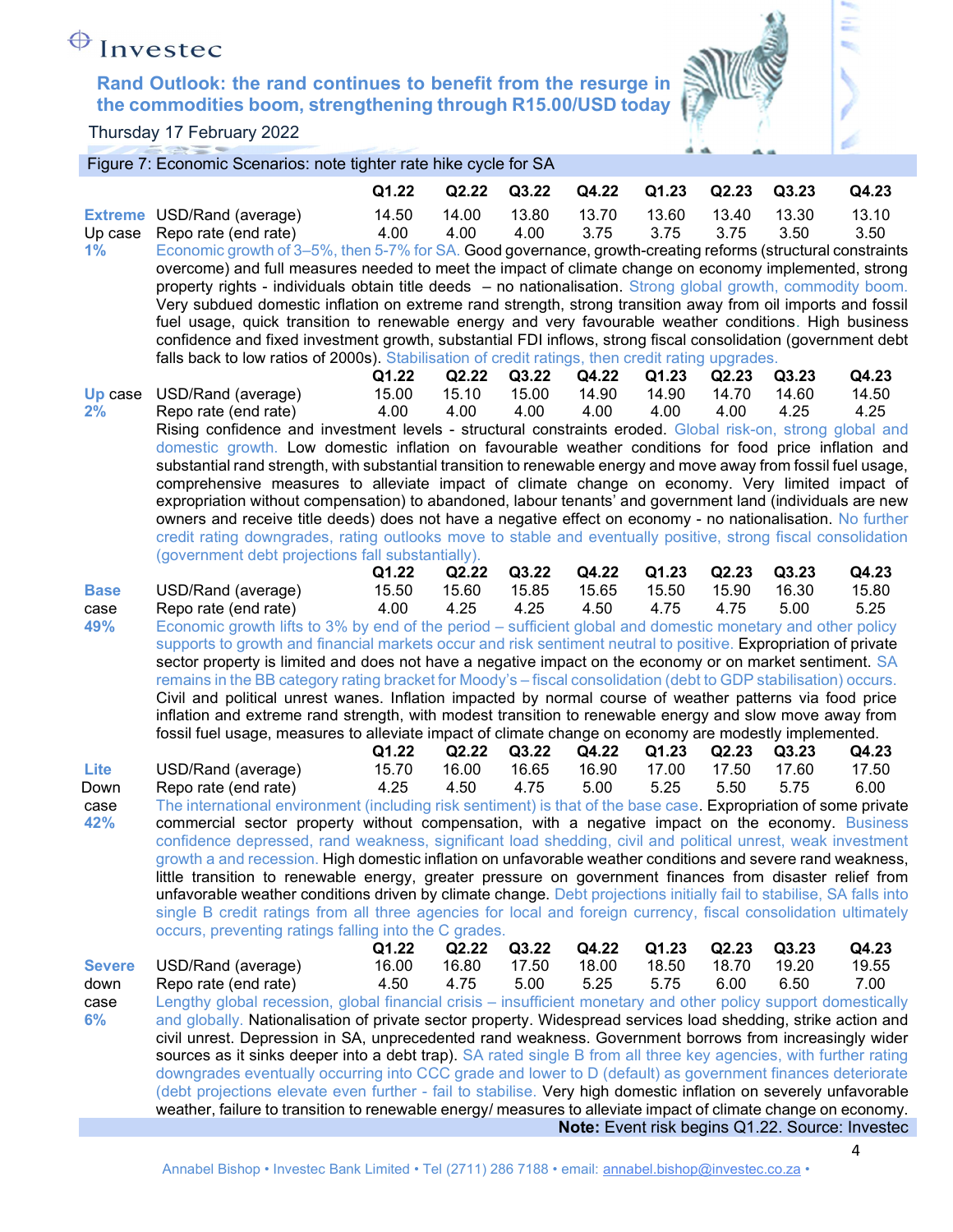Rand Outlook: the rand continues to benefit from the resurge in the commodities boom, strengthening through R15.00/USD today



Thursday 17 February 2022



The Budget on  $23<sup>rd</sup>$  February is not expected to show fiscal slippage, as was the hallmark of the Zuma presidency, with both Ministers Tito Mboweni and Enoch Godongwana committed to fiscal consolidation, and the vast deterioration in state borrowing that occurred under ex Finance Minister Pravin Gordhan is not expected under Ramaphosa's watch. South Africa is nevertheless on the lower cusp of the BB credit rating category, at BB- from Fitch and S&P (and the equivalent of BB from Moody's, but with a negative outlook and so the intention to drop its rating to the BB- equivalent too). SA's high, and planned, modest increase in debt also highlights this transition risk to B+ (the first rung off the single B categories – see figure  $\delta$ ). The descent then continues in table 10, PTO, should SA follow it, into the C grades and then shortly to D. The positive message from the SONA on repair of SA's deep structural problems and also on placing the private sector at the centre of economic growth and job creation, rings hollow when companies appointed to provide goods, services and construction and other activities to government still engage in corruption, and indeed even do not exist except for shortly before the tender goes out or is concluded. Market players are well aware of this, and financial markets consequently failed to react with excitement to the SONA and instead

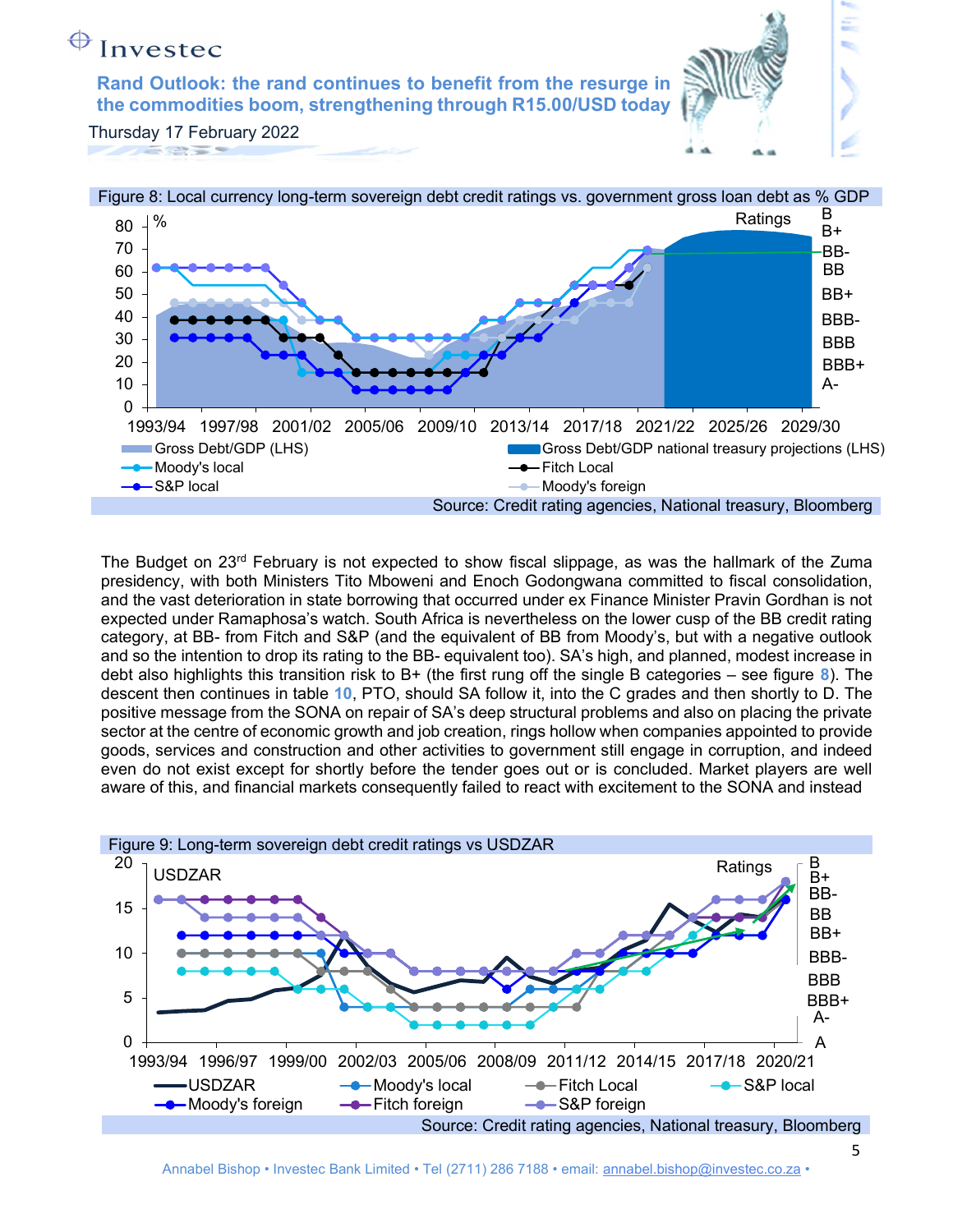

έ

|                 | Figure 10: Rating tier definitions |             |         |             |                |                                   |                                                 |                         |
|-----------------|------------------------------------|-------------|---------|-------------|----------------|-----------------------------------|-------------------------------------------------|-------------------------|
| Moody's         |                                    | S&P         |         |             | Fitch          | Equivalent to SVO<br>Designations |                                                 |                         |
| Long-           | Short-                             | Long-       | Short-  | Long-       | Short-         | <b>NAIC</b>                       |                                                 | Rating description      |
| term<br>Aaa     | term                               | term<br>AAA | term    | term<br>AAA | term           |                                   | Prime                                           |                         |
|                 |                                    |             |         |             |                |                                   |                                                 |                         |
| Aa1             |                                    | AA+         | $A-1$   | AA+         | $F1+$          |                                   |                                                 |                         |
| Aa <sub>2</sub> | $P-1$                              | AA          |         | AA          |                |                                   | High grade                                      |                         |
|                 |                                    |             |         |             |                | 1                                 |                                                 |                         |
| A1              |                                    | $A+$        |         | A+          |                |                                   |                                                 | Investment-             |
| A2              |                                    | A           | $A-1$   | A           | F1             |                                   | Upper<br>medium<br>grade                        | grade                   |
| A3              |                                    | $A-$        |         | <u>A-</u>   |                |                                   |                                                 |                         |
| Baa1            | $P-2$                              | BBB+        | $A-2$   | BBB+        | F <sub>2</sub> |                                   |                                                 |                         |
| Baa2            | $P-3$                              | <b>BBB</b>  |         | <b>BBB</b>  |                | $\sqrt{2}$                        | Lower<br>medium                                 |                         |
| Baa3            |                                    | BBB-        | $A-3$   | BBB-        | F <sub>3</sub> |                                   | grade                                           |                         |
| Ba1             |                                    | BB+         |         | BB+         |                |                                   | Non-                                            |                         |
| Ba2             |                                    | <b>BB</b>   |         | <b>BB</b>   |                | $\sqrt{3}$                        | investment<br>grade                             |                         |
| Ba3             |                                    | BB-         |         | BB-         |                |                                   | speculative                                     |                         |
| <b>B1</b>       |                                    | $B+$        | $\sf B$ | $B+$        | $\overline{B}$ |                                   |                                                 |                         |
| <b>B2</b>       |                                    | B           |         | B           |                | $\overline{4}$                    | Highly<br>speculative                           |                         |
| B <sub>3</sub>  |                                    | <b>B-</b>   |         | <b>B-</b>   |                |                                   |                                                 |                         |
| Caa1            | Not                                | $CCC +$     |         |             |                |                                   | Substantial risks                               | Non-investment<br>grade |
| Caa2            | prime                              | CCC         |         |             |                | $\mathbf 5$                       | Extremely<br>speculative                        | AKA high-yield<br>bonds |
| Caa3            |                                    | CCC-        | C       | CCC         | $\cap$         |                                   |                                                 | AKA junk bonds          |
|                 |                                    | $_{\rm CC}$ |         |             |                |                                   | Default imminent<br>with little<br>prospect for |                         |
| Ca              |                                    | $\mathsf C$ |         |             |                |                                   | recover                                         |                         |
| $\mathsf C$     |                                    |             |         | <b>DDD</b>  |                | $\,6\,$                           |                                                 |                         |
|                 |                                    | D           |         | DD          | $\prime$       |                                   | In default                                      |                         |
|                 |                                    |             |         | D           |                |                                   |                                                 |                         |
|                 |                                    |             |         |             |                |                                   |                                                 | Source: Wikipedia       |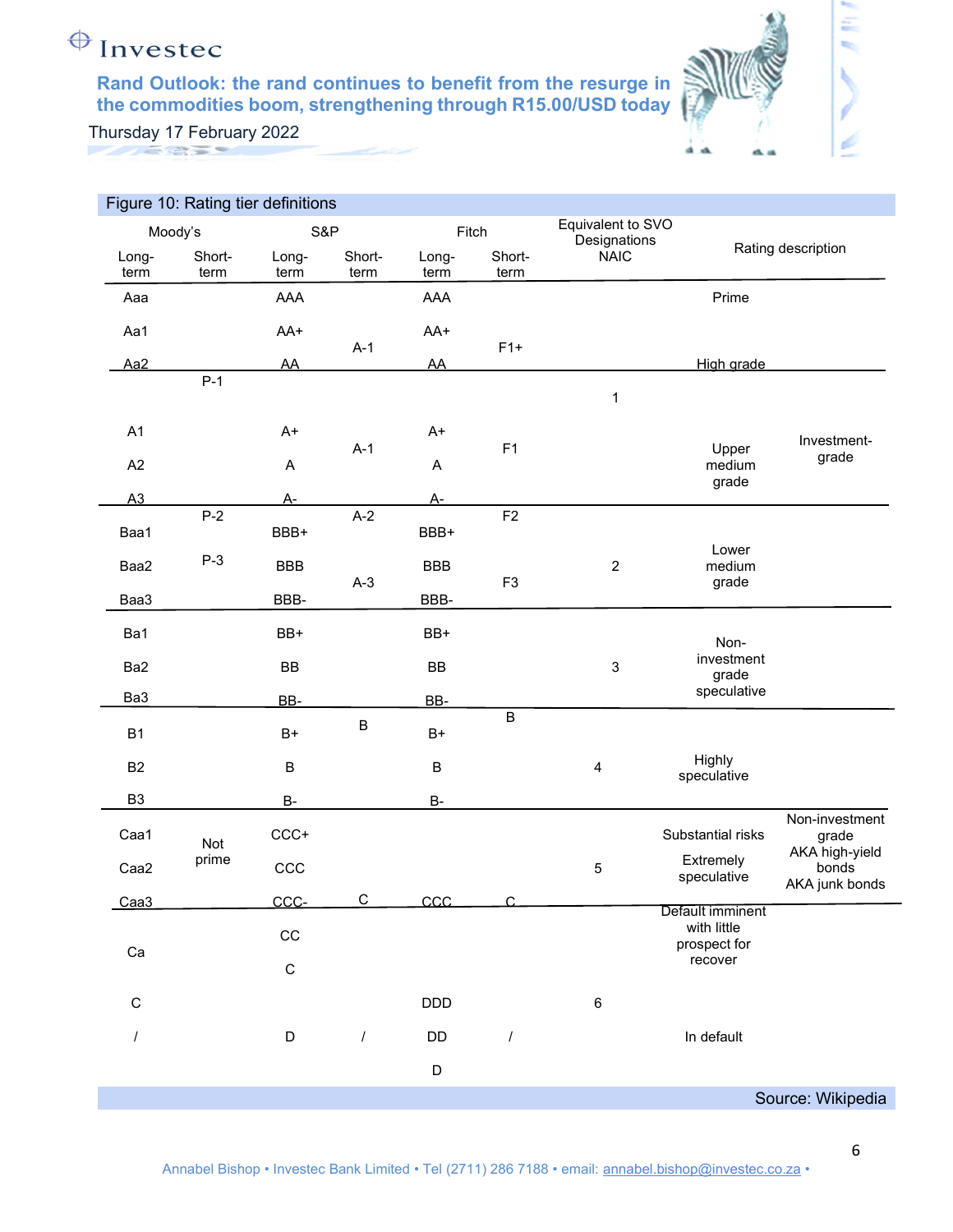

it weakened from Thursday the 10<sup>th</sup> to Friday's 11<sup>th</sup> closes, with the PPE frauds still front of mind, while the ongoing focus on corruption reveals the huge amount of monies stolen by the politically connected or active, without the monies being returned. The very destructive nature of the July unrest on the economy, infrastructure and business confidence are also still front of mind, causing a lethargy in expectations that SA will ever successfully bring the thieves who have looted state funds both to book and recover the monies stolen. This negatively impacts SA's investment attractiveness, with by and large only lip service paid to the crimes, with the impact having caused the economy to have lost a potential trillion rand on growth under ex-President Jacob Zuma's reign when state capture flourished and corruption looted monies earmarked for infrastructure build and the poor instead. Substantial loadshedding has been one of the many deleterious results for South Africa, and is likely to continue this year, providing a risk for the rand. International factors

Equities (LHS) Gilts (LHS) Rand/USD (RHS)

|                 | Figure 12: Key official interest rates (%, end quarter) |                       |                             |                 |                        |  |  |  |  |  |  |  |  |
|-----------------|---------------------------------------------------------|-----------------------|-----------------------------|-----------------|------------------------|--|--|--|--|--|--|--|--|
|                 | US<br>Fed funds                                         | Eurozone<br>refi rate | Eurozone<br>deposit<br>rate | UK Bank<br>rate | Australia<br>cash rate |  |  |  |  |  |  |  |  |
| Current<br>2021 | $0.00 - 0.25$                                           | 0.00                  | $-0.50$                     | 0.25            | 0.10                   |  |  |  |  |  |  |  |  |
| Q1              | $0.25 - 0.50$                                           | 0.00                  | $-0.50$                     | 0.50            | 0.10                   |  |  |  |  |  |  |  |  |
| Q2              | 0.50-0.75                                               | 0.00                  | $-0.50$                     | 0.75            | 0.10                   |  |  |  |  |  |  |  |  |
| Q <sub>3</sub>  | $0.50 - 0.75$                                           | 0.00                  | $-0.50$                     | 1.00            | 0.10                   |  |  |  |  |  |  |  |  |
| Q4              | $0.75 - 1.00$                                           | 0.00                  | $-0.50$                     | 1.00            | 0.25                   |  |  |  |  |  |  |  |  |
| 2022            |                                                         |                       |                             |                 |                        |  |  |  |  |  |  |  |  |
| Q1              | 1.00-1.25                                               | 0.00                  | $-0.50$                     | 1.25            | 0.25                   |  |  |  |  |  |  |  |  |
| Q2              | 1.25-1.50                                               | 0.00                  | $-0.25$                     | 1.25            | 0.50                   |  |  |  |  |  |  |  |  |
| Q3              | 1.25-1.50                                               | 0.00                  | $-0.25$                     | 1.50            | 0.50                   |  |  |  |  |  |  |  |  |
| Q4              | 1.50-1.75                                               | 0.25                  | $-0.00$                     | 1.50            | 0.75                   |  |  |  |  |  |  |  |  |

Source: Macrobond, Investec UK

Source: Iress, Investec

 $-70$   $\phantom{0}^{\circ}$   $\phantom{0}$   $\phantom{0}$   $\phantom{0}$   $\phantom{0}$   $\phantom{0}$   $\phantom{0}$   $\phantom{0}$   $\phantom{0}$   $\phantom{0}$   $\phantom{0}$   $\phantom{0}$   $\phantom{0}$   $\phantom{0}$   $\phantom{0}$   $\phantom{0}$   $\phantom{0}$   $\phantom{0}$   $\phantom{0}$   $\phantom{0}$   $\phantom{0}$   $\phantom{0}$   $\phantom{0}$   $\phantom$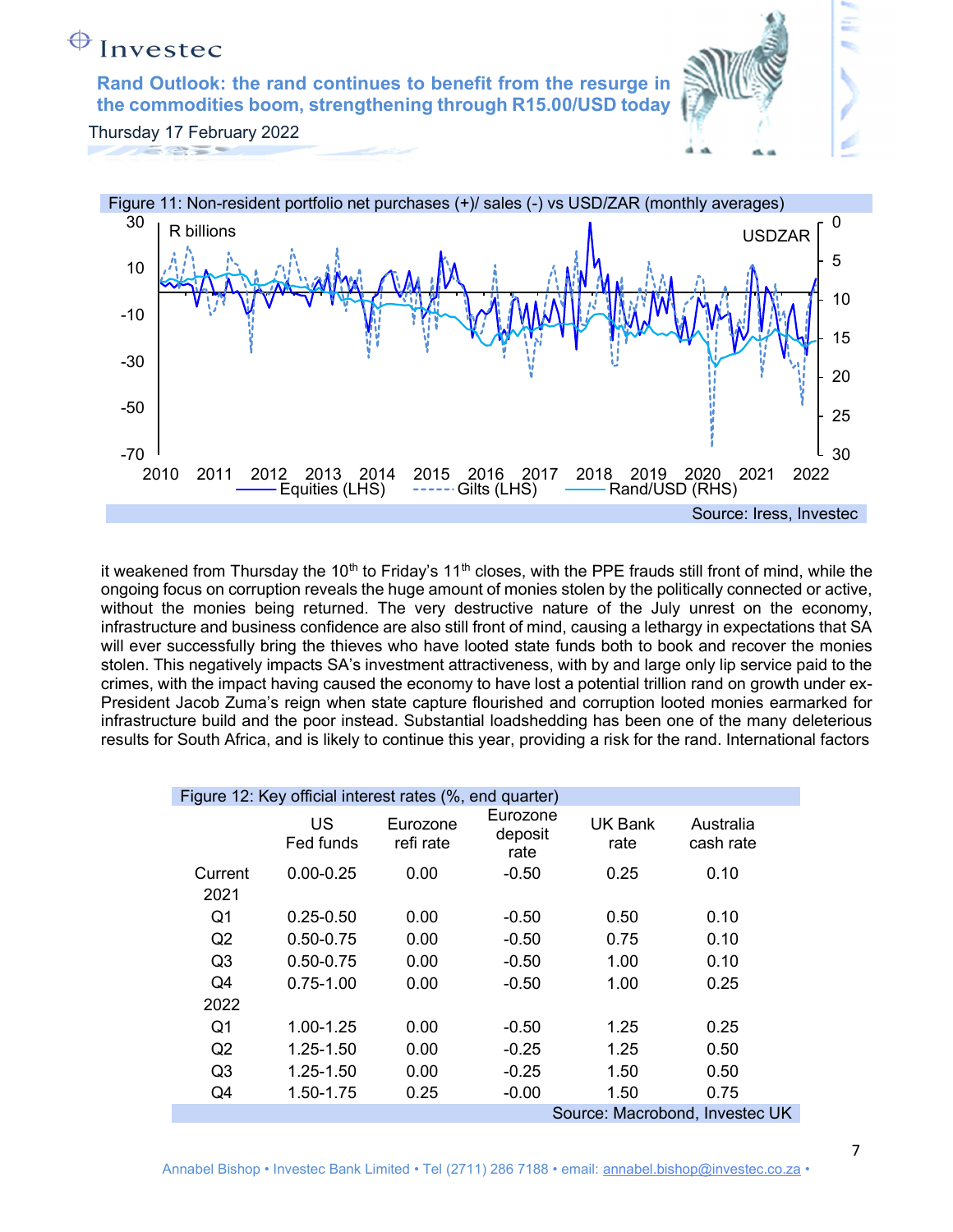

É

Thursday 17 February 2022

| Figure 13: Target federal funds rate at year-end (%) |      |                |                |              |                                    |
|------------------------------------------------------|------|----------------|----------------|--------------|------------------------------------|
|                                                      | 2021 | 2022           | 2023           | 2024         | Longer Run                         |
| 2.250                                                |      |                |                | $\mathbf{1}$ | $\overline{4}$                     |
|                                                      |      |                |                |              |                                    |
| 2.125                                                |      |                | 3              | 5            |                                    |
| 2.000                                                |      |                |                |              | $\mathbf 1$                        |
| 1.875                                                |      |                | 5              | 5            |                                    |
| 1.750                                                |      |                |                |              |                                    |
| 1.625                                                |      |                | $\mathbf{3}$   |              |                                    |
| 1.500                                                |      |                |                |              |                                    |
| 1.375                                                |      |                | 5              |              |                                    |
| 1.250                                                |      |                |                |              |                                    |
| 1.125                                                |      | $\overline{2}$ | $\overline{2}$ |              |                                    |
| 1.000                                                |      |                |                |              |                                    |
| 0.875                                                |      | 10             |                |              |                                    |
| 0.750                                                |      |                |                |              |                                    |
| 0.625                                                |      | 5              |                |              |                                    |
| 0.500                                                |      |                |                |              |                                    |
| 0.375                                                |      | $\mathbf{1}$   |                |              |                                    |
| 0.250                                                |      |                |                |              |                                    |
| 0.125                                                | 18   |                |                |              |                                    |
| 0.000                                                |      |                |                |              |                                    |
|                                                      |      |                |                |              | Source: Federal Reserve Government |

### Figure 14: US interest rate projection from FOMC: December 2021 and Implied Probabilities

| 4.0 |      |               |                                                                                  |               | FOMC Interest rate expectations - December 2021 |                      | <b>Current Implied Probabilities</b> |                                           |
|-----|------|---------------|----------------------------------------------------------------------------------|---------------|-------------------------------------------------|----------------------|--------------------------------------|-------------------------------------------|
| 3.5 |      |               |                                                                                  |               |                                                 | <b>Meeting Dates</b> | % Hike/Cut                           | <b>Implied Rate</b>                       |
| 3.0 |      |               |                                                                                  |               | $00 -$                                          | 03/16/2022           | $+1.45%$                             | 0.444                                     |
| 2.5 |      |               |                                                                                  | 0000          |                                                 | 05/04/2022           | $+2.62%$                             | 0.737                                     |
|     |      |               | 000                                                                              | $^{\circ}$    | 000000000<br>000                                | 06/15/2022           | $+3.55%$                             | 0.970                                     |
| 2.0 |      |               | $\begin{array}{ccc} \bullet & \bullet & \bullet & \bullet & \bullet \end{array}$ | 0000<br>00000 |                                                 | 07/27/2022           | $+4.28%$                             | 1.153                                     |
| 1.5 |      |               | 000<br>0.000                                                                     |               |                                                 | 09/21/2022           | $+5.08%$                             | 1.351                                     |
| 1.0 |      | $\bullet$<br> | $\bullet$                                                                        |               |                                                 | 11/02/2022           | $+5.52$                              | 1.462                                     |
| 0.5 |      | 0.000         |                                                                                  |               |                                                 | 12/14/2022           | $+6,14$                              | 1.618                                     |
| 0.0 |      |               |                                                                                  |               |                                                 | 02/01/2023           | $+6.50$                              | 1.708                                     |
|     | 2021 | 2022          | 2023                                                                             | 2024          | Longer run                                      |                      |                                      |                                           |
|     |      |               |                                                                                  |               |                                                 |                      |                                      | Course: Pouters and Eaderal Pessario Pank |

### Source: Reuters and Federal Reserve Bank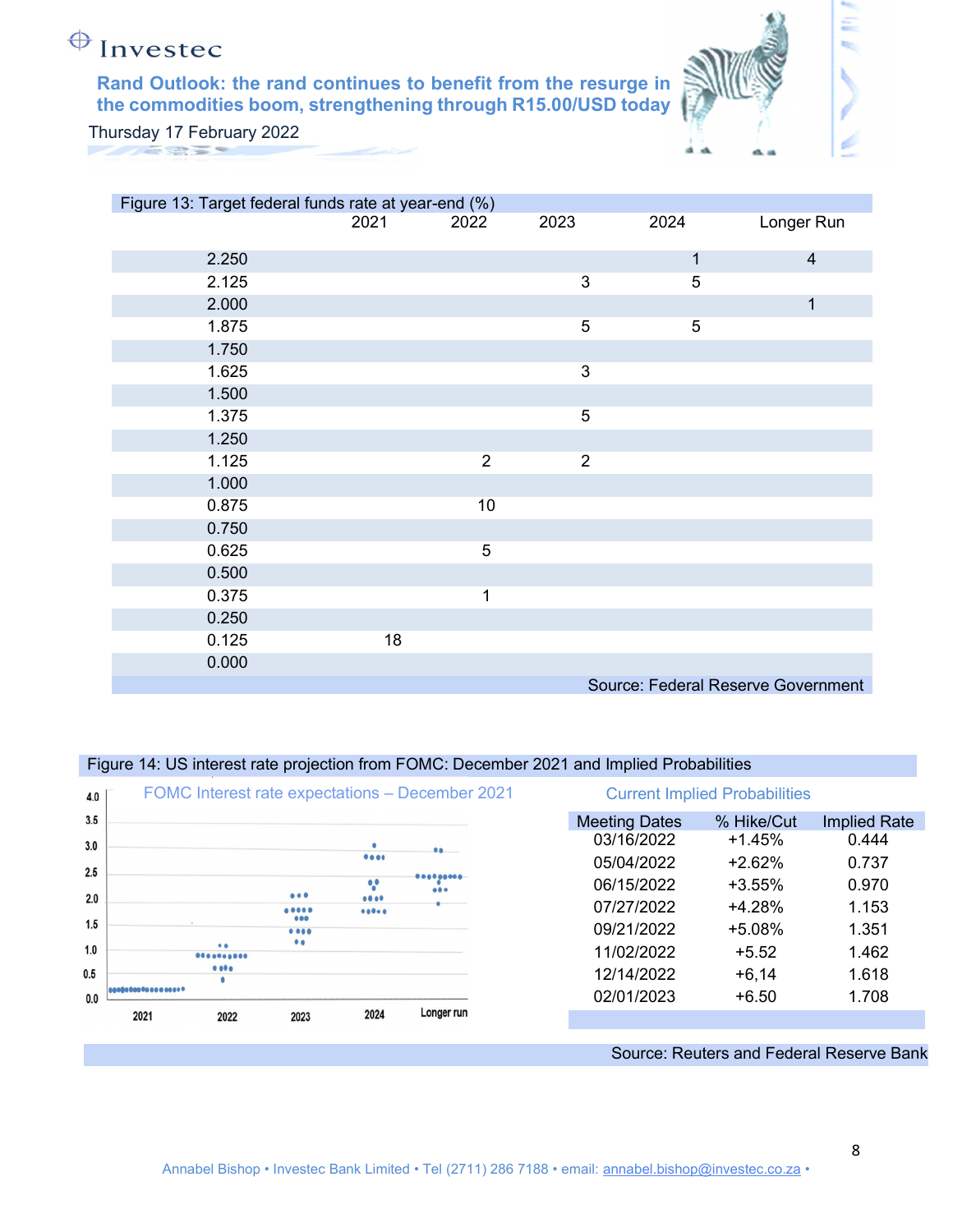

 $-4$   $-4$ 

 $-2$  |

0

instead drive the rand's strength in the main. High commodity prices and supply chain constraints, along with quickening demand have translated through into high inflation, with the US reacting quicker to it from last year. The IMF said today "(h)eadline inflation has moved above central bank targets in most G-20 economies despite weaker growth momentum and remains a significant risk, but rising prices should moderate gradually in most economies this year. … (I)nflation had continued to surprise on the upside … (b)ut longer-term inflation expectations remained generally well-anchored in economies with strong policy frameworks, … downside risks continued to dominate and economic indicators released after it downgraded its forecast for global growth by half a percentage point to 4.4% in January pointed to weak growth momentum". However, governments are also likely to benefit enormously from lower debt ratios on high inflation, partly inflating their way out of debt problems, with SA to benefit as well, if it does not start raising borrowing levels in a renewed bout of fiscal slippage. Fitch estimated that around 5% of the U.S debt-to-GDP ratio, and 2% globally will be eradicated in this manner, varying by region with the smallest impact being in MENA countries, and the largest in sub-Saharan Africa. Adding, "(i)t would be a stretch to claim that debt is being 'inflated away' at least at the global level, but higher inflation is definitely helping,".

Source: Bloomberg

The rand will remain volatile, at high risk of further substantial moves, but has a long-term trend of weakness, and financial markets do not anticipate corruption will be firmly eradicated and clean governance restored. It

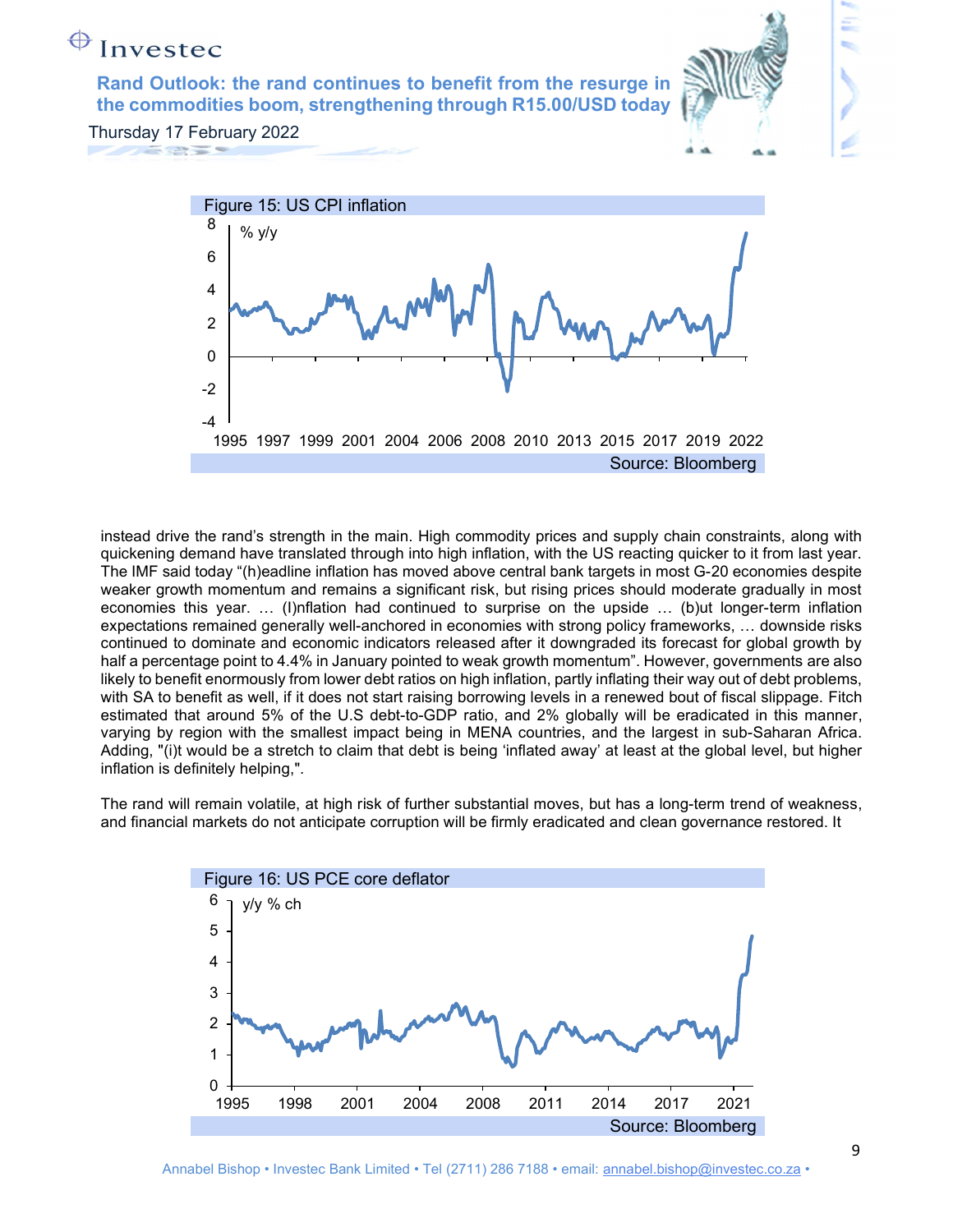

Ξ





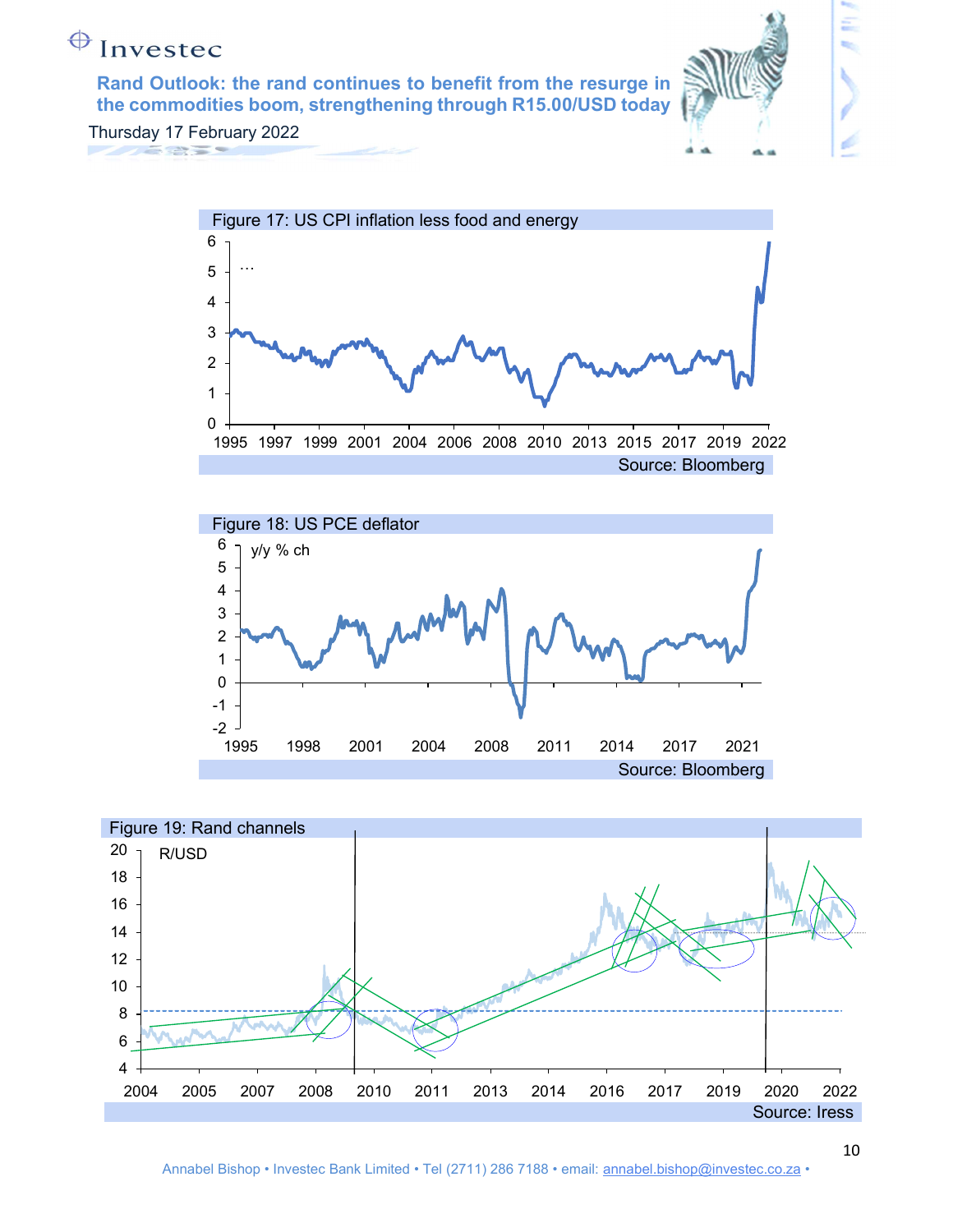Rand Outlook: the rand continues to benefit from the resurge in the commodities boom, strengthening through R15.00/USD today

Thursday 17 February 2022

| Figure 20: Lite Down Case: Exchange Rate forecasts |                   |       |       |       |       |       |       |       |       |       |                                         |       |
|----------------------------------------------------|-------------------|-------|-------|-------|-------|-------|-------|-------|-------|-------|-----------------------------------------|-------|
|                                                    |                   |       | 2022  |       |       | 2023  |       |       |       | 2024  |                                         |       |
|                                                    | Q <sub>1.22</sub> | Q2.22 | Q3.22 | Q4.22 | Q1.23 | Q2.23 | Q3.23 | Q4.22 | Q1.24 | Q2.24 | Q3.24                                   | Q4.24 |
| USD/ZAR                                            | 15.70             | 16.00 | 16.65 | 16.90 | 17.00 | 17.50 | 17.60 | 17.50 | 17.20 | 17.00 | 16.80                                   | 17.00 |
| GBP/ZAR                                            | 21.51             | 22.40 | 23.98 | 24.84 | 25.16 | 26.08 | 26.75 | 26.78 | 26.14 | 25.67 | 25.20                                   | 25.33 |
| EUR/ZAR                                            | 17.90             | 18.40 | 19.31 | 20.11 | 20.57 | 21.53 | 22.00 | 21.88 | 21.50 | 21.25 | 21.00                                   | 21.25 |
| ZAR/JPY                                            | 7.39              | 7.38  | 7.15  | 7.10  | 7.06  | 6.86  | 6.82  | 6.86  | 6.86  | 6.76  | 6.55                                    | 6.29  |
| <b>CHFZAR</b>                                      | 17.25             | 17.39 | 18.10 | 18.57 | 18.89 | 19.44 | 19.56 | 19.44 | 18.90 | 18.68 | 18.46                                   | 18.68 |
| <b>AUDZAR</b>                                      | 11.46             | 11.84 | 12.65 | 13.01 | 13.09 | 13.48 | 13.55 | 13.48 | 13.42 | 13.26 | 13.10                                   | 13.26 |
| <b>GBP/USD</b>                                     | 1.37              | 1.40  | 1.44  | 1.47  | 1.48  | 1.49  | 1.52  | 1.53  | 1.52  | 1.51  | 1.50                                    | 1.49  |
| EUR/USD                                            | 1.14              | 1.15  | 1.16  | 1.19  | 1.21  | 1.23  | 1.25  | 1.25  | 1.25  | 1.25  | 1.25                                    | 1.25  |
| USD/JPY                                            | 116               | 118   | 119   | 120   | 120   | 120   | 120   | 120   | 118   | 115   | 110                                     | 107   |
|                                                    |                   |       |       |       |       |       |       |       |       |       | Note: averages, Source: Investec, Iress |       |

is also weakened by SA's inflation rates remaining well above those of its key trading partners, the EU, US, UK and China on a long-term basis, despite short-term dislocation of this relationship in some areas. On the positive side, China's economy is expected to accelerate, and so reach potential economic growth this year, and its central bank Governor, Yi Gang, has said "(w)e will keep our accommodative monetary policy flexible and appropriate, and increase support for key areas and weak links in the economy". Markets currently expect the US will hike interest rates substantially this year, and communications to the contrary by Governor Powell could impact commodity price and currencies. SA has been shielded from high oil prices as a consequence of its strong exports of other commodities, but would see further rand strength if it uses its own oil instead of heavily importing it.

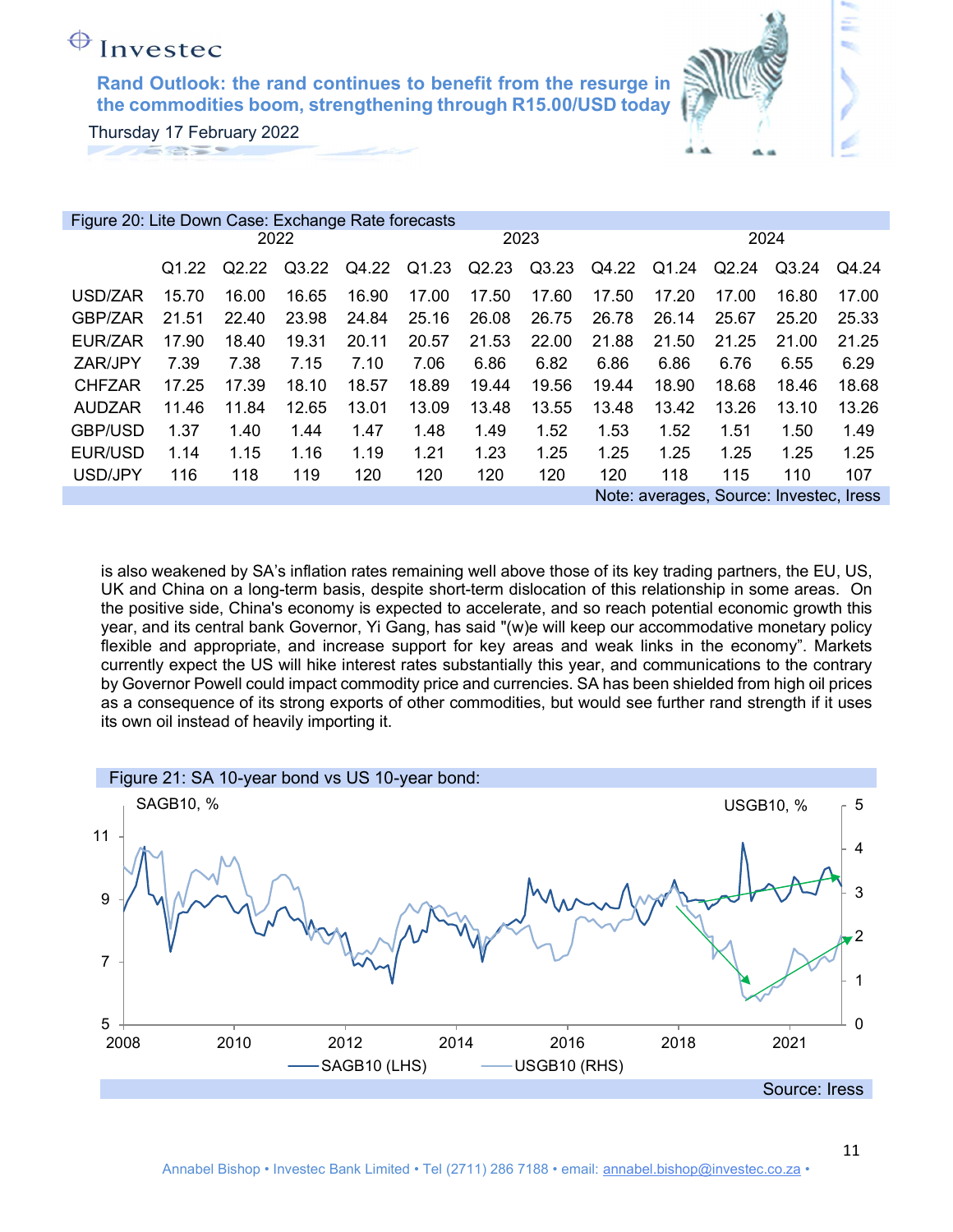

Thursday 17 February 2022

| Figure 22: Exchange rate history and forecast: annual averages |       |       |       |       |       |       |       |                         |       |
|----------------------------------------------------------------|-------|-------|-------|-------|-------|-------|-------|-------------------------|-------|
|                                                                | 2018  | 2019  | 2020  | 2021  | 2022  | 2023  | 2024  | 2025                    | 2026  |
| <b>EURUSD</b>                                                  | 1.18  | 1.12  | 1.14  | 1.19  | 1.16  | 1.24  | 1.25  | 1.25                    | 1.25  |
| <b>EURGBP</b>                                                  | 0.88  | 0.88  | 0.89  | 0.86  | 0.82  | 0.82  | 0.83  | 0.87                    | 0.87  |
| <b>GBPEUR</b>                                                  | 1.13  | 1.14  | 1.13  | 1.16  | 1.22  | 1.22  | 1.20  | 1.16                    | 1.14  |
| <b>GBPUSD</b>                                                  | 1.33  | 1.28  | 1.28  | 1.38  | 1.42  | 1.51  | 1.51  | 1.45                    | 1.43  |
|                                                                |       |       |       |       |       |       |       |                         |       |
|                                                                |       |       |       |       |       |       |       |                         |       |
| <b>USDJPY</b>                                                  | 110   | 109   | 107   | 110   | 118   | 120   | 113   | 107                     | 107   |
| <b>EURJPY</b>                                                  | 130   | 122   | 122   | 130   | 137   | 148   | 141   | 134                     | 134   |
| <b>GBPJPY</b>                                                  | 147   | 139   | 137   | 151   | 168   | 181   | 169   | 155                     | 153   |
|                                                                |       |       |       |       |       |       |       |                         |       |
| <b>EURCHF</b>                                                  | 1.16  | 1.11  | 1.07  | 1.09  | 1.06  | 1.11  | 1.14  | 1.14                    | 1.14  |
| <b>USDCHF</b>                                                  | 0.98  | 0.99  | 0.94  | 0.92  | 0.92  | 0.90  | 0.91  | 0.91                    | 0.91  |
| <b>GBPCHF</b>                                                  | 1.31  | 1.27  | 1.20  | 1.26  | 1.30  | 1.35  | 1.37  | 1.31                    | 1.30  |
|                                                                |       |       |       |       |       |       |       |                         |       |
| <b>AUDUSD</b>                                                  | 0.75  | 0.70  | 0.69  | 0.75  | 0.75  | 0.77  | 0.78  | 0.78                    | 0.78  |
| <b>EURAUD</b>                                                  | 1.58  | 1.61  | 1.66  | 1.58  | 1.55  | 1.60  | 1.60  | 1.60                    | 1.60  |
| <b>AUDJPY</b>                                                  | 83    | 76    | 74    | 82    | 89    | 92    | 88    | 83                      | 83    |
| <b>GBPAUD</b>                                                  | 1.79  | 1.84  | 1.86  | 1.83  | 1.89  | 1.95  | 1.93  | 1.85                    | 1.83  |
|                                                                |       |       |       |       |       |       |       |                         |       |
|                                                                |       |       |       |       |       |       |       |                         |       |
| <b>ZARUSD</b>                                                  | 13.24 | 14.44 | 16.46 | 14.79 | 15.65 | 15.88 | 16.10 | 16.33                   | 16.43 |
| <b>ZARGBP</b>                                                  | 17.64 | 18.44 | 21.10 | 20.34 | 22.23 | 23.90 | 24.23 | 23.59                   | 23.49 |
| <b>ZAREUR</b>                                                  | 15.61 | 16.17 | 18.77 | 17.49 | 18.15 | 19.61 | 20.13 | 20.41                   | 20.53 |
| <b>JPYZAR</b>                                                  | 8.38  | 7.55  | 6.52  | 7.43  | 7.56  | 7.56  | 6.99  | 6.56                    | 6.52  |
| <b>ZARCHF</b>                                                  | 13.53 | 14.54 | 17.54 | 16.18 | 17.10 | 17.64 | 17.69 | 17.94                   | 18.05 |
| <b>ZARAUD</b>                                                  | 9.88  | 10.04 | 11.35 | 11.11 | 11.74 | 12.22 | 12.56 | 12.73                   | 12.81 |
|                                                                |       |       |       |       |       |       |       | Source: IRESS, Investec |       |



### Figure 24: Exchange rate history and forecast: quarterly averages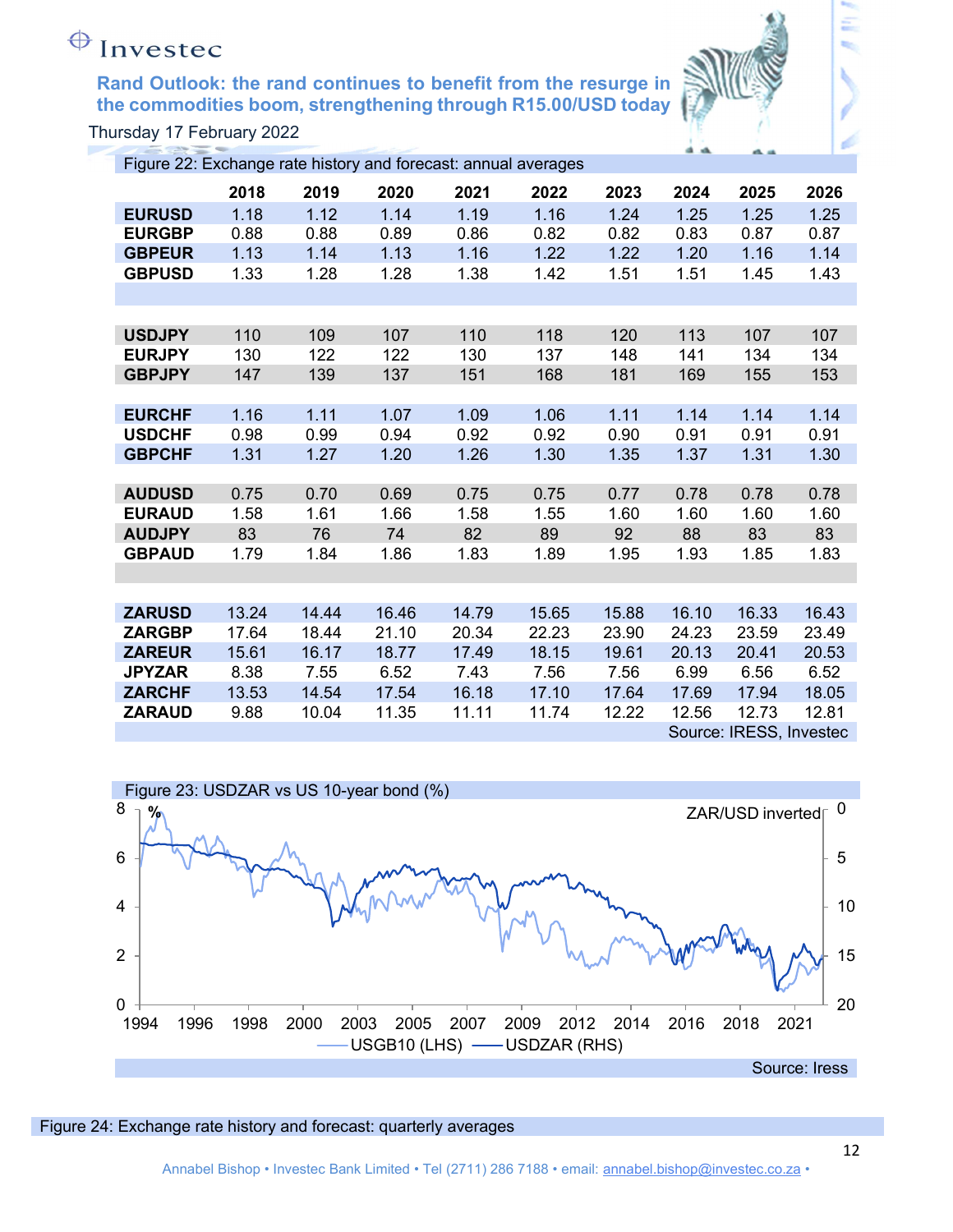

Ξ

|               | 2021  |       |       |       | 2022  |       |       |       | 2023  |       |                         |       |
|---------------|-------|-------|-------|-------|-------|-------|-------|-------|-------|-------|-------------------------|-------|
|               | Q1.21 | Q2.21 | Q3.21 | Q4.21 | Q1.22 | Q2.22 | Q3.22 | Q4.22 | Q1.23 | Q2.23 | Q3.22                   | Q4.23 |
| <b>EURUSD</b> | 1.21  | 1.21  | 1.18  | 1.14  | 1.14  | 1.15  | 1.16  | 1.19  | 1.21  | 1.23  | 1.25                    | 1.25  |
| <b>EURGBP</b> | 0.88  | 0.86  | 0.86  | 0.85  | 0.83  | 0.82  | 0.81  | 0.81  | 0.82  | 0.83  | 0.82                    | 0.82  |
| <b>GBPEUR</b> | 1.14  | 1.16  | 1.17  | 1.18  | 1.20  | 1.22  | 1.24  | 1.24  | 1.22  | 1.21  | 1.22                    | 1.22  |
| <b>GBPUSD</b> | 1.38  | 1.40  | 1.38  | 1.35  | 1.37  | 1.40  | 1.44  | 1.47  | 1.48  | 1.49  | 1.52                    | 1.53  |
|               |       |       |       |       |       |       |       |       |       |       |                         |       |
|               |       |       |       |       |       |       |       |       |       |       |                         |       |
| <b>USDJPY</b> | 106   | 109   | 110   | 114   | 116   | 118   | 119   | 120   | 120   | 120   | 120                     | 120   |
| <b>EURJPY</b> | 128   | 132   | 130   | 130   | 132   | 136   | 138   | 143   | 145   | 148   | 150                     | 150   |
| <b>GBPJPY</b> | 146   | 153   | 152   | 153   | 159   | 165   | 171   | 176   | 178   | 179   | 182                     | 184   |
|               |       |       |       |       |       |       |       |       |       |       |                         |       |
| <b>EURCHF</b> | 1.10  | 1.10  | 1.08  | 1.05  | 1.04  | 1.06  | 1.07  | 1.08  | 1.09  | 1.11  | 1.13                    | 1.13  |
| <b>USDCHF</b> | 0.91  | 0.91  | 0.92  | 0.92  | 0.91  | 0.92  | 0.92  | 0.91  | 0.90  | 0.90  | 0.90                    | 0.90  |
| <b>GBPCHF</b> | 1.26  | 1.28  | 1.27  | 1.24  | 1.25  | 1.29  | 1.32  | 1.34  | 1.33  | 1.34  | 1.37                    | 1.38  |
|               |       |       |       |       |       |       |       |       |       |       |                         |       |
| <b>AUDUSD</b> | 0.77  | 0.77  | 0.73  | 0.73  | 0.73  | 0.74  | 0.76  | 0.77  | 0.77  | 0.77  | 0.77                    | 0.77  |
| <b>EURAUD</b> | 1.57  | 1.57  | 1.60  | 1.57  | 1.56  | 1.55  | 1.53  | 1.55  | 1.57  | 1.60  | 1.62                    | 1.62  |
| <b>AUDJPY</b> | 82    | 84    | 81    | 83    | 85    | 87    | 90    | 92    | 92    | 92    | 92                      | 92    |
| <b>GBPAUD</b> | 1.79  | 1.82  | 1.88  | 1.85  | 1.88  | 1.89  | 1.89  | 1.91  | 1.92  | 1.94  | 1.97                    | 1.99  |
|               |       |       |       |       |       |       |       |       |       |       |                         |       |
|               |       |       |       |       |       |       |       |       |       |       |                         |       |
| <b>ZARUSD</b> | 14.96 | 14.13 | 14.64 | 15.44 | 15.50 | 15.60 | 15.85 | 15.65 | 15.50 | 15.90 | 16.30                   | 15.80 |
| <b>ZARGBP</b> | 20.63 | 19.75 | 20.18 | 20.82 | 21.24 | 21.84 | 22.82 | 23.01 | 22.94 | 23.69 | 24.78                   | 24.17 |
| <b>ZAREUR</b> | 18.03 | 17.03 | 17.26 | 17.66 | 17.67 | 17.94 | 18.39 | 18.62 | 18.76 | 19.56 | 20.38                   | 19.75 |
| <b>JPYZAR</b> | 7.09  | 7.75  | 7.52  | 7.37  | 7.48  | 7.56  | 7.51  | 7.67  | 7.74  | 7.55  | 7.36                    | 7.59  |
| <b>ZARCHF</b> | 16.52 | 15.51 | 15.95 | 16.75 | 17.03 | 16.96 | 17.23 | 17.20 | 17.22 | 17.67 | 18.11                   | 17.56 |
| <b>ZARAUD</b> | 11.56 | 10.88 | 10.76 | 11.25 | 11.32 | 11.54 | 12.05 | 12.05 | 11.94 | 12.24 | 12.55                   | 12.17 |
|               |       |       |       |       |       |       |       |       |       |       | Source: Iress, Investec |       |



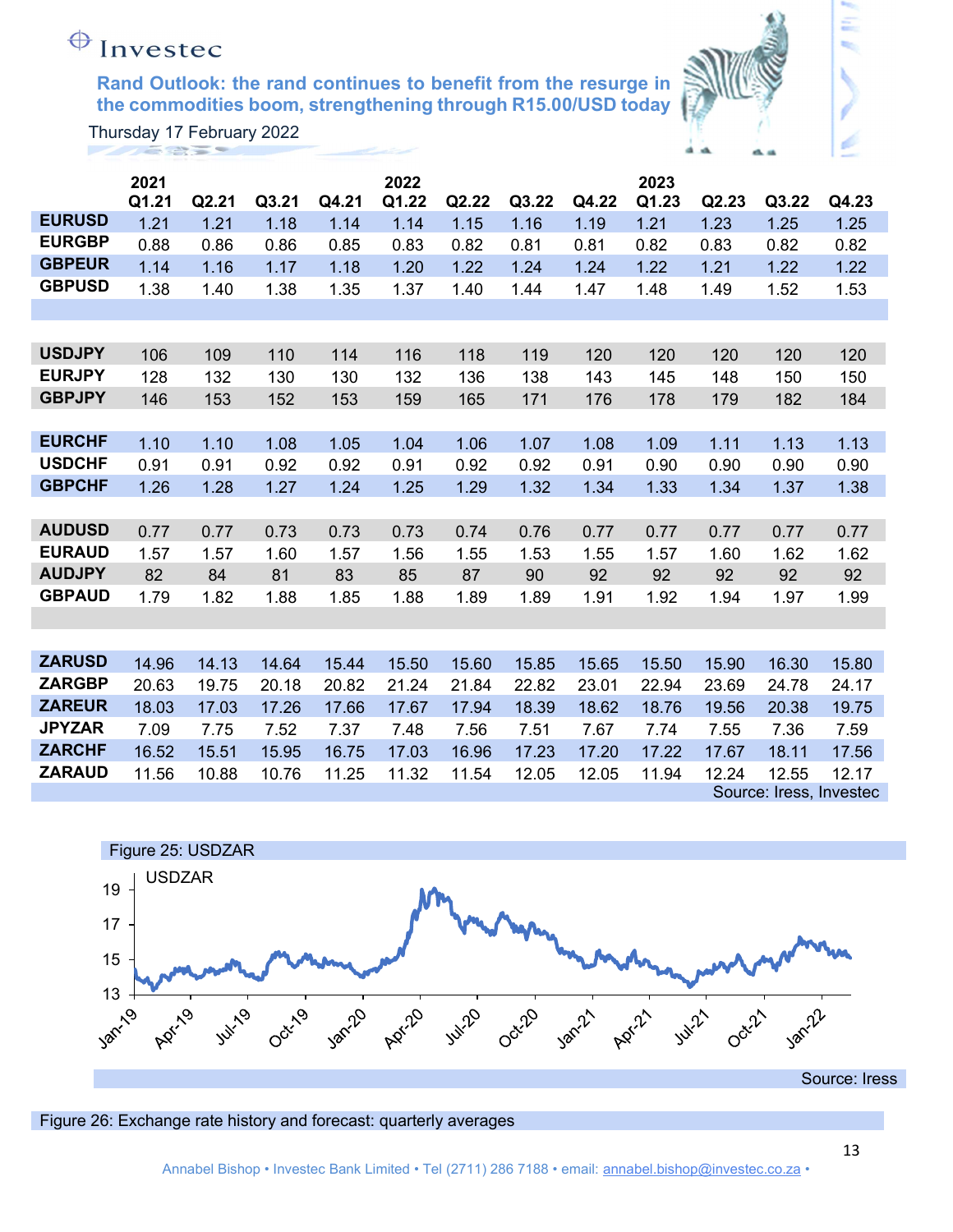

Ξ

|               |       |       | 2024  |       | 2025  |       |       |       | 2026  |       |                         |       |
|---------------|-------|-------|-------|-------|-------|-------|-------|-------|-------|-------|-------------------------|-------|
|               | Q1.24 | Q2.24 | Q3.24 | Q4.24 | Q1.25 | Q2.25 | Q3.25 | Q4.25 | Q1.26 | Q2.26 | Q3.26                   | Q4.26 |
| <b>EURUSD</b> | 1.25  | 1.25  | 1.25  | 1.25  | 1.25  | 1.25  | 1.25  | 1.25  | 1.25  | 1.25  | 1.25                    | 1.25  |
| <b>EURGBP</b> | 0.82  | 0.83  | 0.83  | 0.84  | 0.85  | 0.86  | 0.87  | 0.87  | 0.87  | 0.87  | 0.87                    | 0.87  |
| <b>GBPEUR</b> | 1.22  | 1.21  | 1.20  | 1.19  | 1.18  | 1.16  | 1.14  | 1.14  | 1.14  | 1.14  | 1.14                    | 1.14  |
| <b>GBPUSD</b> | 1.52  | 1.51  | 1.50  | 1.49  | 1.47  | 1.45  | 1.43  | 1.43  | 1.43  | 1.43  | 1.43                    | 1.43  |
|               |       |       |       |       |       |       |       |       |       |       |                         |       |
|               |       |       |       |       |       |       |       |       |       |       |                         |       |
| <b>USDJPY</b> | 118   | 115   | 110   | 107   | 107   | 107   | 107   | 107   | 107   | 107   | 107                     | 107   |
| <b>EURJPY</b> | 148   | 144   | 138   | 134   | 134   | 134   | 134   | 134   | 134   | 134   | 134                     | 134   |
| <b>GBPJPY</b> | 179   | 174   | 165   | 159   | 157   | 155   | 153   | 153   | 153   | 153   | 153                     | 153   |
|               |       |       |       |       |       |       |       |       |       |       |                         |       |
| <b>EURCHF</b> | 1.14  | 1.14  | 1.14  | 1.14  | 1.14  | 1.14  | 1.14  | 1.14  | 1.14  | 1.14  | 1.14                    | 1.14  |
| <b>USDCHF</b> | 0.91  | 0.91  | 0.91  | 0.91  | 0.91  | 0.91  | 0.91  | 0.91  | 0.91  | 0.91  | 0.91                    | 0.91  |
| <b>GBPCHF</b> | 1.38  | 1.37  | 1.37  | 1.36  | 1.34  | 1.32  | 1.30  | 1.30  | 1.30  | 1.30  | 1.30                    | 1.30  |
|               |       |       |       |       |       |       |       |       |       |       |                         |       |
| <b>AUDUSD</b> | 0.78  | 0.78  | 0.78  | 0.78  | 0.78  | 0.78  | 0.78  | 0.78  | 0.78  | 0.78  | 0.78                    | 0.78  |
| <b>EURAUD</b> | 1.60  | 1.60  | 1.60  | 1.60  | 1.60  | 1.60  | 1.60  | 1.60  | 1.60  | 1.60  | 1.60                    | 1.60  |
| <b>AUDJPY</b> | 92    | 90    | 86    | 83    | 83    | 83    | 83    | 83    | 83    | 83    | 83                      | 83    |
| <b>GBPAUD</b> | 1.95  | 1.94  | 1.92  | 1.91  | 1.88  | 1.86  | 1.83  | 1.83  | 1.83  | 1.83  | 1.83                    | 1.83  |
|               |       |       |       |       |       |       |       |       |       |       |                         |       |
|               |       |       |       |       |       |       |       |       |       |       |                         |       |
| <b>ZARUSD</b> | 15.60 | 16.10 | 16.60 | 16.10 | 16.00 | 16.70 | 16.40 | 16.20 | 16.10 | 16.80 | 16.50                   | 16.30 |
| <b>ZARGBP</b> | 23.71 | 24.31 | 24.90 | 23.99 | 23.52 | 24.22 | 23.45 | 23.17 | 23.02 | 24.02 | 23.60                   | 23.31 |
| <b>ZAREUR</b> | 19.50 | 20.13 | 20.75 | 20.13 | 20.00 | 20.88 | 20.50 | 20.25 | 20.13 | 21.00 | 20.63                   | 20.38 |
| <b>JPYZAR</b> | 7.56  | 7.14  | 6.63  | 6.65  | 6.69  | 6.41  | 6.52  | 6.60  | 6.65  | 6.37  | 6.48                    | 6.56  |
| <b>ZARCHF</b> | 17.14 | 17.69 | 18.24 | 17.69 | 17.58 | 18.35 | 18.02 | 17.80 | 17.69 | 18.46 | 18.13                   | 17.91 |
| <b>ZARAUD</b> | 12.17 | 12.56 | 12.95 | 12.56 | 12.48 | 13.03 | 12.79 | 12.64 | 12.56 | 13.10 | 12.87                   | 12.71 |
|               |       |       |       |       |       |       |       |       |       |       | Source: IRESS, Investec |       |

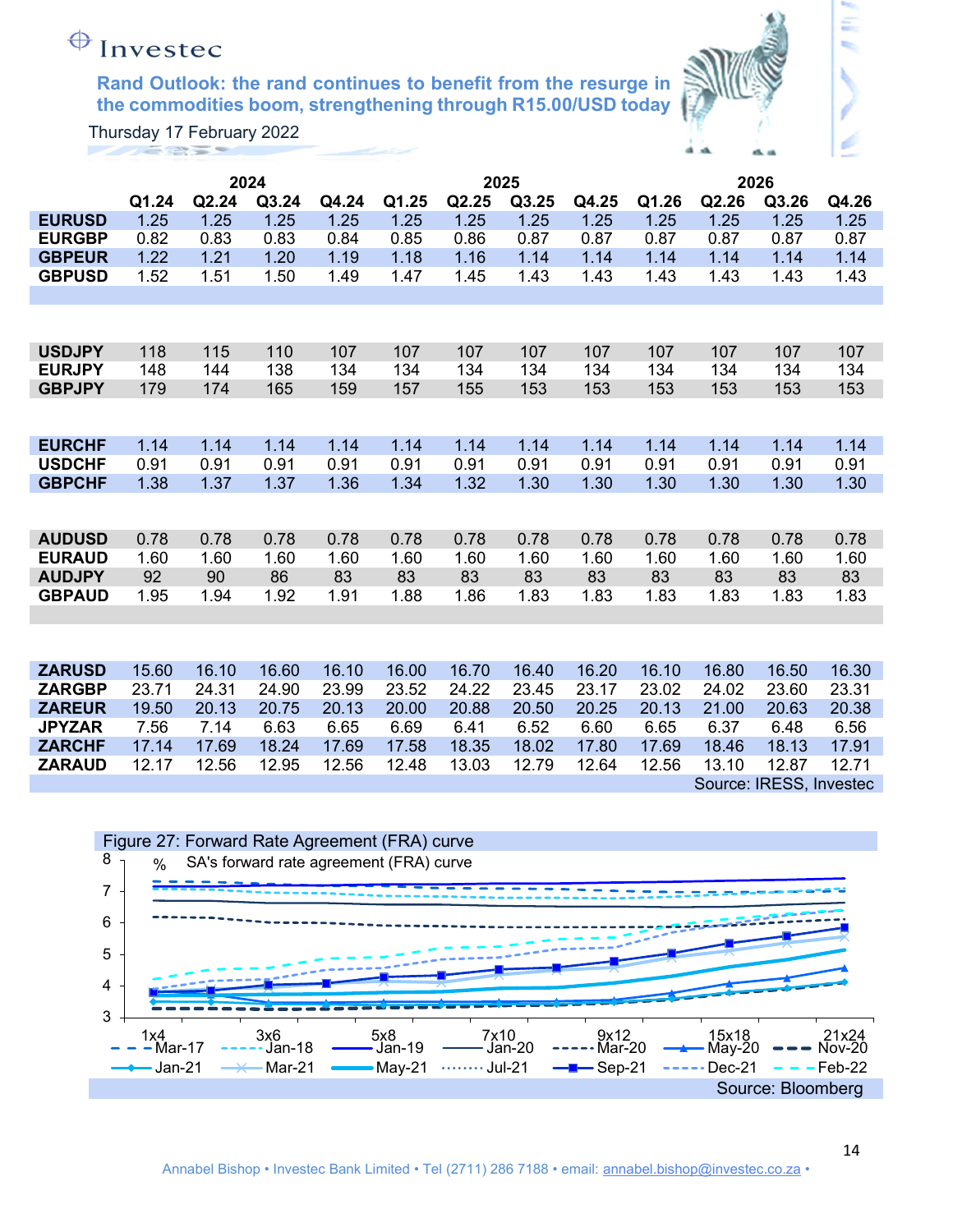Thursday 17 February 2022

|                | Figure 28: Severe Down Case: Exchange Rate forecasts |       |       |       |       |       |       |       |       |       |                                         |       |
|----------------|------------------------------------------------------|-------|-------|-------|-------|-------|-------|-------|-------|-------|-----------------------------------------|-------|
|                |                                                      |       | 2022  |       |       |       | 2023  |       |       | 2024  |                                         |       |
|                | Q <sub>1.22</sub>                                    | Q2.22 | Q3.22 | Q4.22 | Q1.23 | Q2.23 | Q3.23 | Q4.22 | Q1.24 | Q2.24 | Q3.24                                   | Q4.24 |
| USD/ZAR        | 16.00                                                | 16.80 | 17.50 | 18.00 | 18.50 | 18.70 | 19.20 | 19.55 | 19.70 | 19.75 | 19.85                                   | 19.80 |
| GBP/ZAR        | 21.92                                                | 23.52 | 25.20 | 26.46 | 27.38 | 27.86 | 29.18 | 29.91 | 29.94 | 29.82 | 29.78                                   | 29.50 |
| EUR/ZAR        | 18.24                                                | 19.32 | 20.30 | 21.42 | 22.39 | 23.00 | 24.00 | 24.44 | 24.63 | 24.69 | 24.81                                   | 24.75 |
| ZAR/JPY        | 7.25                                                 | 7.02  | 6.80  | 6.67  | 6.49  | 6.42  | 6.25  | 6.14  | 5.99  | 5.82  | 5.54                                    | 5.40  |
| <b>CHFZAR</b>  | 17.58                                                | 18.26 | 19.02 | 19.78 | 20.56 | 20.78 | 21.33 | 21.72 | 21.65 | 21.70 | 21.81                                   | 21.76 |
| <b>AUDZAR</b>  | 11.68                                                | 12.43 | 13.30 | 13.86 | 14.25 | 14.40 | 14.78 | 15.05 | 15.37 | 15.41 | 15.48                                   | 15.44 |
| <b>GBP/USD</b> | 1.37                                                 | 1.40  | 1.44  | 1.47  | 1.48  | 1.49  | 1.52  | 1.53  | 1.52  | 1.51  | 1.50                                    | 1.49  |
| EUR/USD        | 1.14                                                 | 1.15  | 1.16  | 1.19  | 1.21  | 1.23  | 1.25  | 1.25  | 1.25  | 1.25  | 1.25                                    | 1.25  |
| USD/JPY        | 116                                                  | 118   | 119   | 120   | 120   | 120   | 120   | 120   | 118   | 115   | 110                                     | 107   |
|                |                                                      |       |       |       |       |       |       |       |       |       | Note: averages, Source: Investec, Iress |       |

| Figure 29: Up Case: Exchange Rate forecasts |                                        |       |       |       |       |       |       |       |       |       |       |       |  |
|---------------------------------------------|----------------------------------------|-------|-------|-------|-------|-------|-------|-------|-------|-------|-------|-------|--|
|                                             |                                        |       | 2022  |       |       | 2023  |       |       | 2024  |       |       |       |  |
|                                             | Q <sub>1.22</sub>                      | Q2.22 | Q3.22 | Q4.22 | Q1.23 | Q2.23 | Q3.23 | Q4.22 | Q1.24 | Q2.24 | Q3.24 | Q4.24 |  |
| USD/ZAR                                     | 15.00                                  | 15.10 | 15.00 | 14.90 | 14.90 | 14.70 | 14.60 | 14.50 | 14.50 | 14.40 | 14.40 | 14.30 |  |
| GBP/ZAR                                     | 20.55                                  | 21.14 | 21.60 | 21.90 | 22.05 | 21.90 | 22.19 | 22.19 | 22.04 | 21.74 | 21.60 | 21.31 |  |
| EUR/ZAR                                     | 17.25                                  | 17.37 | 17.40 | 17.73 | 18.03 | 18.08 | 18.25 | 18.13 | 18.13 | 18.00 | 18.00 | 17.88 |  |
| ZAR/JPY                                     | 7.73                                   | 7.81  | 7.93  | 8.05  | 8.05  | 8.16  | 8.22  | 8.28  | 8.14  | 7.99  | 7.64  | 7.48  |  |
| <b>CHFZAR</b>                               | 16.35                                  | 16.41 | 16.30 | 16.37 | 16.56 | 16.33 | 16.22 | 16.11 | 15.93 | 15.82 | 15.82 | 15.71 |  |
| <b>AUDZAR</b>                               | 11.10                                  | 11.17 | 11.40 | 11.47 | 11.47 | 11.32 | 11.24 | 11.17 | 11.31 | 11.23 | 11.23 | 11.15 |  |
| GBP/USD                                     | 1.37                                   | 1.40  | 1.44  | 1.47  | 1.48  | 1.49  | 1.52  | 1.53  | 1.52  | 1.51  | 1.50  | 1.49  |  |
| EUR/USD                                     | 1.14                                   | 1.15  | 1.16  | 1.19  | 1.21  | 1.23  | 1.25  | 1.25  | 1.25  | 1.25  | 1.25  | 1.25  |  |
| USD/JPY                                     | 116                                    | 118   | 119   | 120   | 120   | 120   | 120   | 120   | 118   | 115   | 110   | 107   |  |
|                                             | Note averages, Source: Investec, Iress |       |       |       |       |       |       |       |       |       |       |       |  |

| Figure 30: Extreme Up Case: Exchange Rate forecasts |                   |       |       |       |       |       |       |       |       |       |       |       |  |
|-----------------------------------------------------|-------------------|-------|-------|-------|-------|-------|-------|-------|-------|-------|-------|-------|--|
|                                                     |                   |       | 2022  |       |       |       | 2023  |       | 2024  |       |       |       |  |
|                                                     | Q <sub>1.22</sub> | Q2.22 | Q3.22 | Q4.22 | Q1.23 | Q2.23 | Q3.23 | Q4.22 | Q1.24 | Q2.24 | Q3.24 | Q4.24 |  |
| USD/ZAR                                             | 14.50             | 14.00 | 13.80 | 13.70 | 13.60 | 13.40 | 13.30 | 13.10 | 12.90 | 12.80 | 12.60 | 12.30 |  |
| GBP/ZAR                                             | 19.87             | 19.60 | 19.87 | 20.14 | 20.13 | 19.97 | 20.22 | 20.04 | 19.61 | 19.33 | 18.90 | 18.33 |  |
| EUR/ZAR                                             | 16.53             | 16.10 | 16.01 | 16.30 | 16.46 | 16.48 | 16.63 | 16.38 | 16.13 | 16.00 | 15.75 | 15.38 |  |
| ZAR/JPY                                             | 8.00              | 8.43  | 8.62  | 8.76  | 8.82  | 8.96  | 9.02  | 9.16  | 9.15  | 8.98  | 8.73  | 8.70  |  |
| <b>CHFZAR</b>                                       | 15.93             | 15.22 | 15.00 | 15.05 | 15.11 | 14.89 | 14.78 | 14.56 | 14.18 | 14.07 | 13.85 | 13.52 |  |
| <b>AUDZAR</b>                                       | 10.59             | 10.36 | 10.49 | 10.55 | 10.47 | 10.32 | 10.24 | 10.09 | 10.06 | 9.98  | 9.83  | 9.59  |  |
| <b>GBP/USD</b>                                      | 1.37              | 1.40  | 1.44  | 1.47  | 1.48  | 1.49  | 1.52  | 1.53  | 1.52  | 1.51  | 1.50  | 1.49  |  |
| EUR/USD                                             | 1.14              | 1.15  | 1.16  | 1.19  | 1.21  | 1.23  | 1.25  | 1.25  | 1.25  | 1.25  | 1.25  | 1.25  |  |
| USD/JPY                                             | 116               | 118   | 119   | 120   | 120   | 120   | 120   | 120   | 118   | 115   | 110   | 107   |  |
| Note: averages, Source: Investec, Iress             |                   |       |       |       |       |       |       |       |       |       |       |       |  |

έ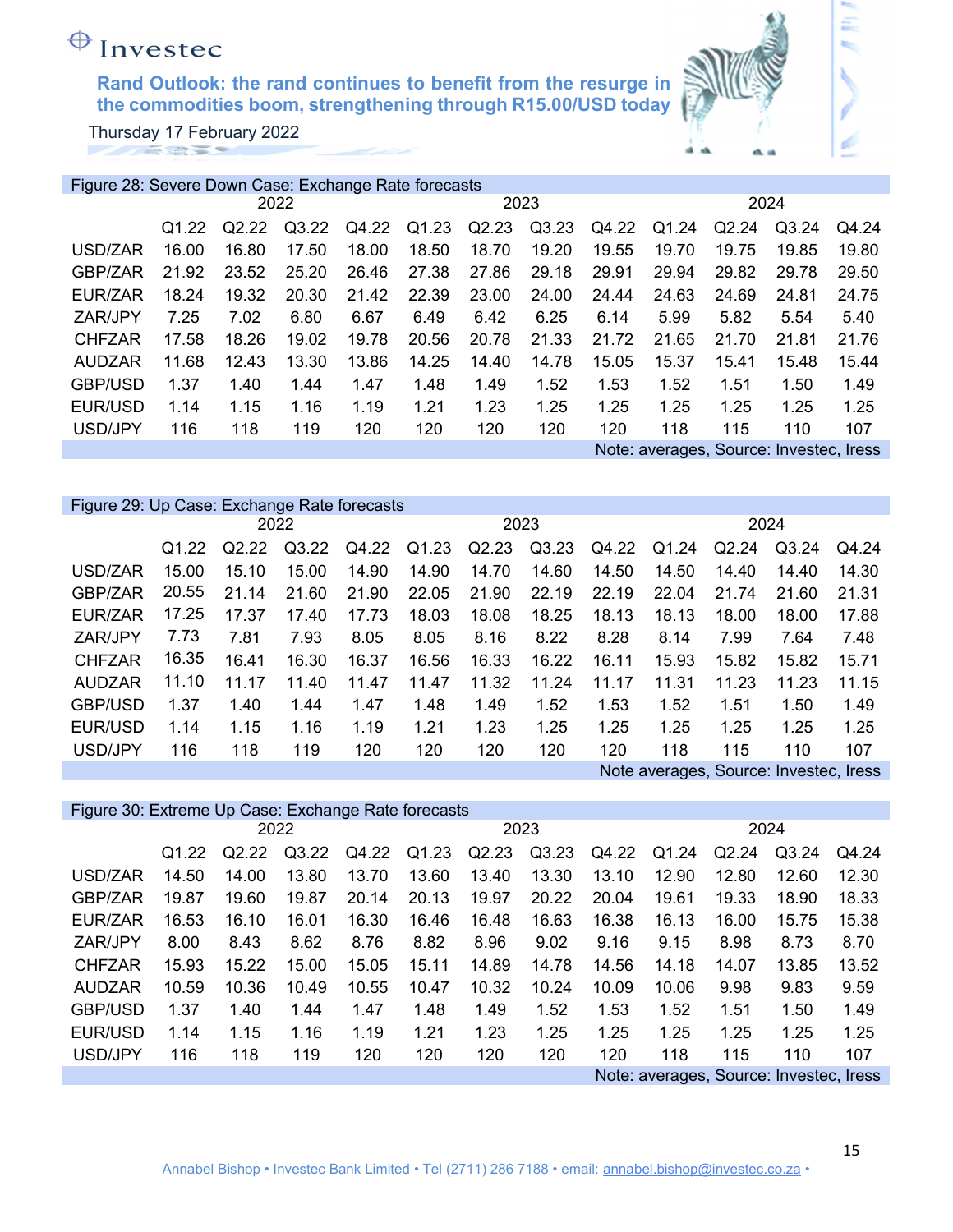### Investec

### Rand Outlook: the rand continues to benefit from the resurge in the commodities boom, strengthening through R15.00/USD today

Thursday 17 February 2022

Important Disclaimer – please read

For the purposes of this disclaimer, Investec shall include Investec Bank Limited, its ultimate holding company, a subsidiary (or a subsidiary of a subsidiary) of that entity, a holding company of that entity or any other subsidiary of that holding company, and any affiliated entity of any such entities. "Investec Affiliates" shall mean any directors, officers, representatives, employees, advisers or agents of any part of Investec.

The information and materials presented in this report are provided to you solely for general information and should not be considered as an offer or solicitation of an offer to sell, buy or subscribe to any securities or any derivative instrument or any other rights pertaining thereto.

The information in this report has been compiled from sources believed to be reliable, but neither Investec nor any Investec Affiliates accept liability for any loss arising from the use hereof or makes any representations as to its accuracy and completeness. Any opinions, forecasts or estimates herein constitute a judgement as at the date of this report. There can be no assurance that future results or events will be consistent with any such opinions, forecasts or estimates. Past performance should not be taken as an indication or guarantee of future performance, and no representation or warranty, express or implied is made regarding future performance. The information in this report and the report itself is subject to change without notice. This report as well as any other related documents or information may be incomplete, condensed and/or may not contain all material information concerning the subject of the report; its accuracy cannot be guaranteed. There is no obligation of any kind on Investec or any Investec Affiliates to update this report or any of the information, opinions, forecasts or estimates contained herein.

Investec (or its directors, officers or employees) may, to the extent permitted by law, own or have a position or interest in the financial instruments or services referred to herein, and may add to or dispose of any such position or may make a market or act as a principal in any transaction in such financial instruments. Investec (or its directors, officers or employees) may, to the extent permitted by law, act upon or use the information or opinions presented herein, or research or analysis on which they are based prior to the material being published. Investec may have issued other reports that are inconsistent with, and reach different conclusions from, the information presented in this report. Those reports reflect the different assumptions, views and analytical methods of the analysts who prepared them. The value of any securities or financial instruments mentioned in this report can fall as well as rise. Foreign currency denominated securities and financial instruments are subject to fluctuations in exchange rates that may have a positive or adverse effect on the value, price or income of such securities or financial instruments. Certain transactions, including those involving futures, options and other derivative instruments, can give rise to substantial risk and are not suitable for all investors.

This report does not contain advice, except as defined by the Corporations Act 2001 (Australia). Specifically, it does not take into account the objectives, financial situation or needs of any particular person. Investors should not do anything or forebear to do anything on the basis of this report. Before entering into any arrangement or transaction, investors must consider whether it is appropriate to do so based on their personal objectives, financial situation and needs and seek financial advice where needed.

No representation or warranty, express or implied, is or will be made in relation to, and no responsibility or liability is or will be accepted by Investec or any Investec Affiliates as to, or in relation to, the accuracy, reliability, or completeness of the contents of this report and each entity within Investec (for itself and on behalf of all Investec Affiliates) hereby expressly disclaims any and all responsibility or liability for the accuracy, reliability and completeness of such information or this research report generally.

The securities or financial instruments described herein may not have been registered under the US Securities Act of 1933, and may not be offered or sold in the United States of America or to US persons unless they have been registered under such Act, or except in compliance with an exemption from the registration requirements of such Act. US entities that are interested in trading securities listed in this report should contact a US registered broker dealer.

For readers of this report in South Africa: this report is produced by Investec Bank Limited, an authorised financial services provider and a member of the JSE Limited.

For readers of this report in United Kingdom and Europe: this report is produced by Investec Bank Plc ("IBP") and was prepared by the analyst named in this report. IBP is authorised by the Prudential Regulation Authority and regulated by the Financial Conduct Authority and the Prudential Regulation Authority and is a member of the London Stock Exchange. This report is not intended for retail clients and may only be issued to professional clients and eligible counterparties, and investment professionals as described in S19 of the Financial Services and Markets Act 2000 (Financial Promotions) Order 2005.

For readers of this report in Ireland: this report is produced by Investec Bank plc (Irish Branch) and was prepared by the analyst named in this report. Investec Bank plc (Irish Branch) is authorised by the Prudential Regulation Authority in the United Kingdom and is regulated by the Central Bank of Ireland for conduct of business rules.

For readers of this report in Australia: this report is issued by Investec Australia Limited, holder of Australian Financial Services License No. 342737 only to 'Wholesale Clients' as defined by S761G of the Corporations Act 2001.